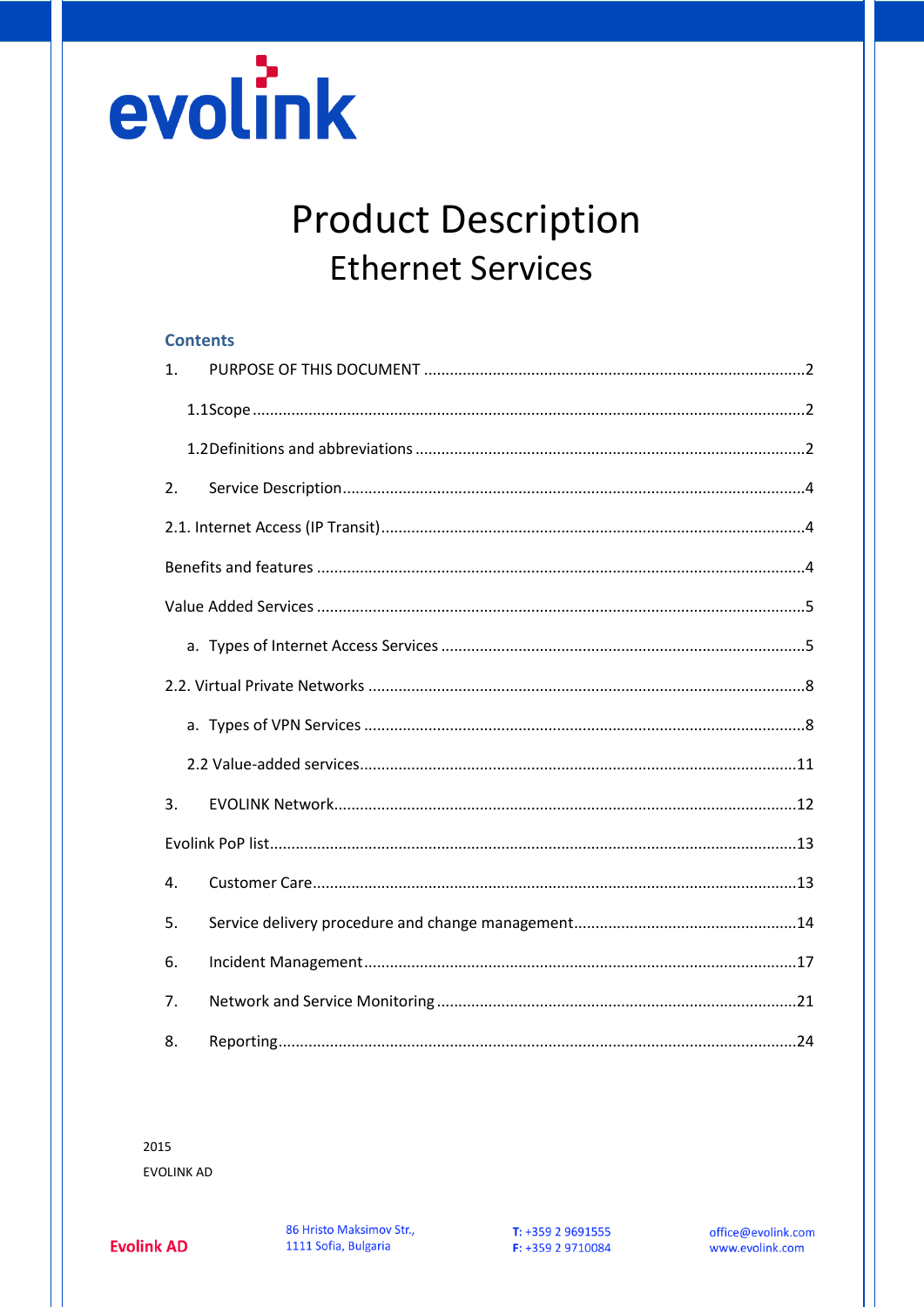

# <span id="page-1-0"></span>**1. PURPOSE OF THIS DOCUMENT**

#### <span id="page-1-1"></span>**1.1 Scope**

The purpose of this document is to describe Evolink network, the procedures at Evolink related to service provision and description of Internet Access and MPLS VPN services including SLA.

Evolink offers MPLS IP VPN services in accordance to RFC2547/RFC4364 and later RFCs describing such service.

#### <span id="page-1-2"></span>**1.2 Definitions and abbreviations**

| Definition/abbreviation      | <b>Description</b>                                                     |
|------------------------------|------------------------------------------------------------------------|
| IT                           | <b>Information Technology</b>                                          |
| IP                           | <b>Internet Protocol</b>                                               |
| <b>Customer site</b>         | Location of the customer premises.                                     |
| Last mile connectivity       | Connectivity from Evolink PoP to end-point at customer site            |
| <b>CPE</b>                   | Router or other communication device used by the customer to           |
|                              | connect to Evolink network and to use the service at the particular    |
|                              | customer site                                                          |
| <b>Customer Interface</b>    | The interface made available by Evolink to Customer at the             |
|                              | Demarcation Point, to which the Customer can connect the               |
|                              | Customer Equipment.                                                    |
| <b>Demarcation Point</b>     | Hand-over point of a given Evolink service to Customer                 |
| In-house cabling             | The cabling from Evolink demarcation point to the customer             |
|                              | equipment or to other premises or equipment at the customer site       |
| <b>Incident</b>              | Every event that deviates from the standard operation of the           |
|                              | services and which can or interrupts the services or partially affects |
|                              | the service performance                                                |
| <b>MPLS</b>                  | Multiprotocol Label Switching. Communication technology applied in     |
|                              | the backbone networks based on label switching using multiple          |
|                              | protocols to enable the delivery of advanced services in a secure and  |
|                              | scalable manner                                                        |
| <b>MPLS backbone network</b> | Evolink backbone built based on MPLS technology                        |
| <b>Evolink PoP</b>           | Point of Presence of Evolink in a particular geographic location in    |
|                              | datacenter type premises owned or controlled by Evolink, housing       |
|                              | Evolink network equipment used to provide services to customers        |
| <b>Kbps</b>                  | Kilobit per second (1024 bps, also abbreviated as Kbit/s)              |
| <b>Mbps</b>                  | Megabit per second (1024 Kbps, also abbreviated as Mbit/s)             |
| <b>SLA</b>                   | Service Level Agreement                                                |
| <b>VPN</b>                   | <b>Virtual Private Network</b>                                         |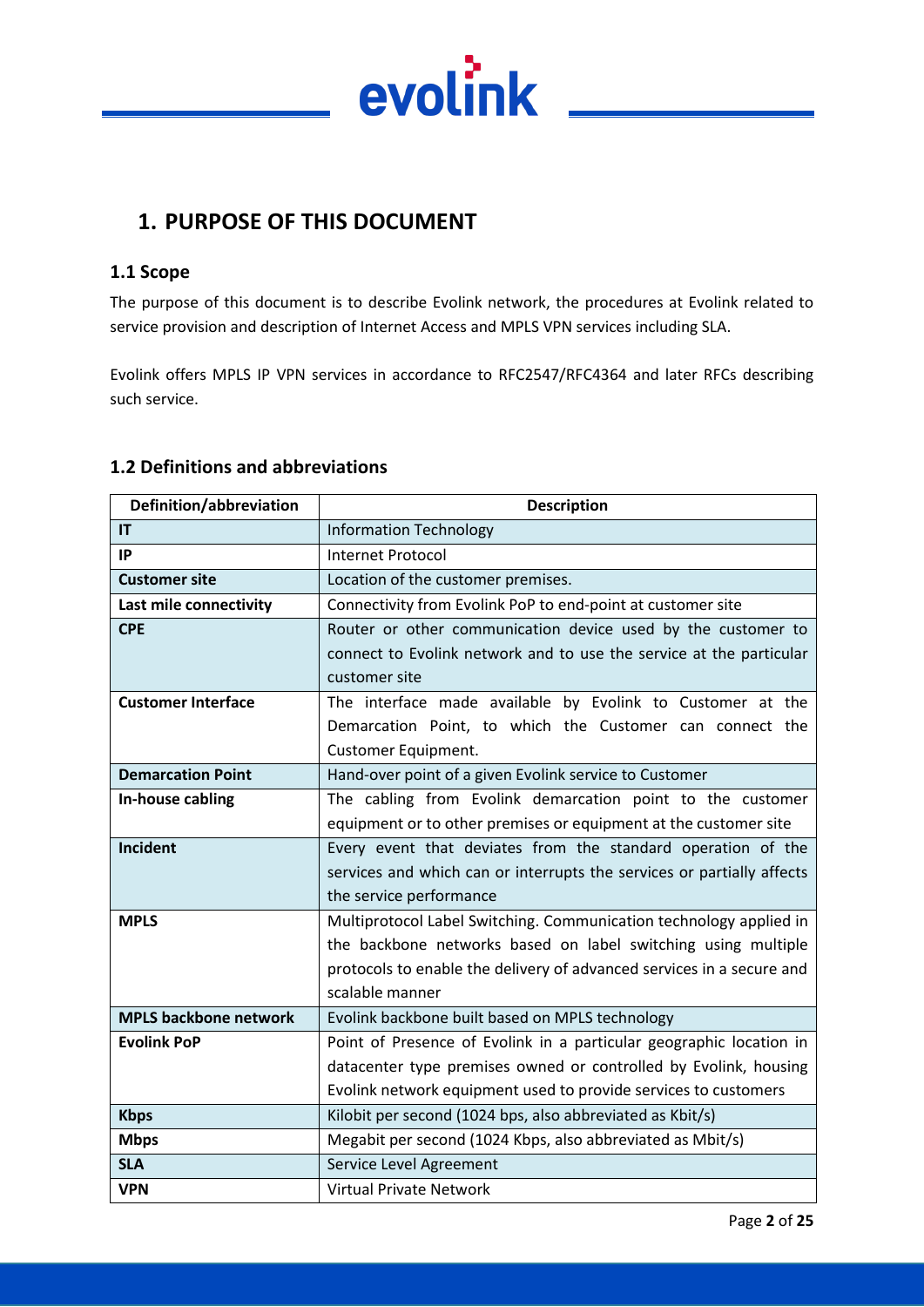

| CoS                 | <b>Class of Service</b>                    |
|---------------------|--------------------------------------------|
| QoS                 | <b>Quality of Service</b>                  |
| L2                  | Layer 2 of the OSI model                   |
| IPv4                | Internet Protocol version 4                |
| IPv6                | Internet Protocol version 6                |
| <b>CRM</b>          | <b>Customer Relationship Management</b>    |
| <b>ERP</b>          | <b>Enterprise Resource Planning</b>        |
| <b>Broadband IP</b> | <b>Broadband Internet Access</b>           |
| <b>ISDN</b>         | <b>Integrated Services Digital Network</b> |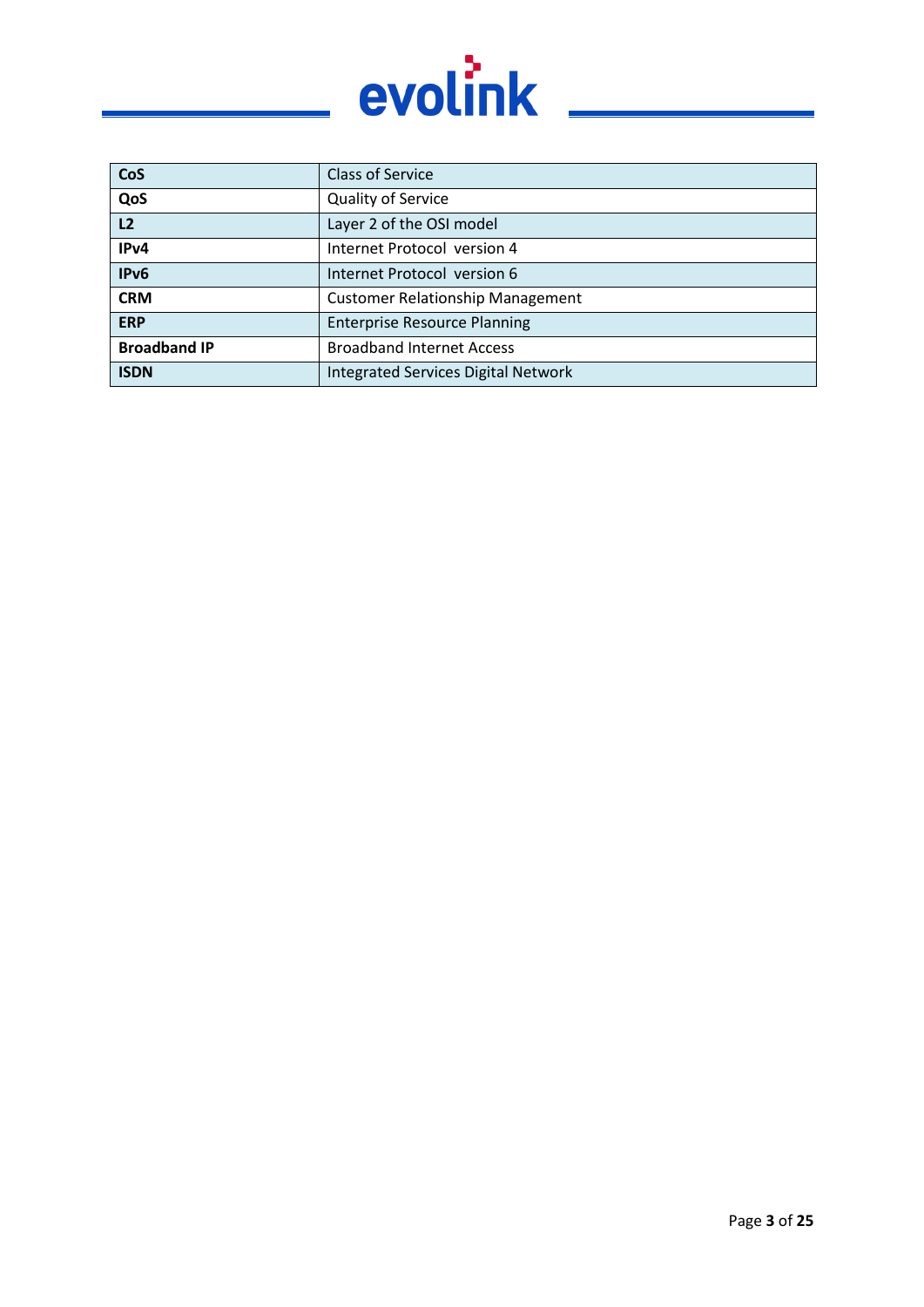

# <span id="page-3-0"></span>**2. Service Description**

# <span id="page-3-1"></span>**2.1. Internet Access (IP Transit)**

Evolink's IPv4 and IPv6 peering relations with over 500 international and Bulgarian networks and direct links to at least two TIER-1 carriers guarantee seamless services with premium performance and throughput.

Evolink is focused on providing speed and availability to match the highest requirements of both service providers and enterprises. The resilient network performance and the talented team of engineers allow us to offer industry leading SLA for all the services provided by the company including the Internet Access services. Our services are designed as flexible as possible to meet every need even of the most-demanding customers and the variety of communication services offered could make the best combination for everyone.

Extending further the standard IPv4 service, Evolink provides full-feature IPv6 service, either as native or dual-stacked with IPv4.

#### <span id="page-3-2"></span>**Benefits and features**

All Internet Access services come with the following benefits and features:

- **Guaranteed bandwidth**. Unlike all shared Internet services with the Evolink Internet Access services you can be sure you get 100% what you pay for at any time;
- **Fully symmetrical service.** There are no limitations on upload and download speeds;
- **Fiber-based high bandwidth solutions.** Ensures high quality and scalability of the services. All services are fast and easily upgradable and new services added via the same pipe, lowers your costs and gives you high flexibility;
- **Support of static or dynamic routing** with BGP-4 protocol;
- **Ethernet based.** Allows for a wide choice of bandwidth, flexibility, scalability and cost efficiency.
- **IPv4 or IPv6** address space registration. As RIPE registrar we can provide support for registering of both IPv4 and IPv6 addresses spaces. Evolink network is well connected to IPv6 backbones;
- 24x7 proactive Network Operation Center. Our engineers are not only there 24/7 to answer any questions regarding the service performance but you can be sure they will call you upfront in case our systems show any incidents with your service;
- Web interface for service monitoring.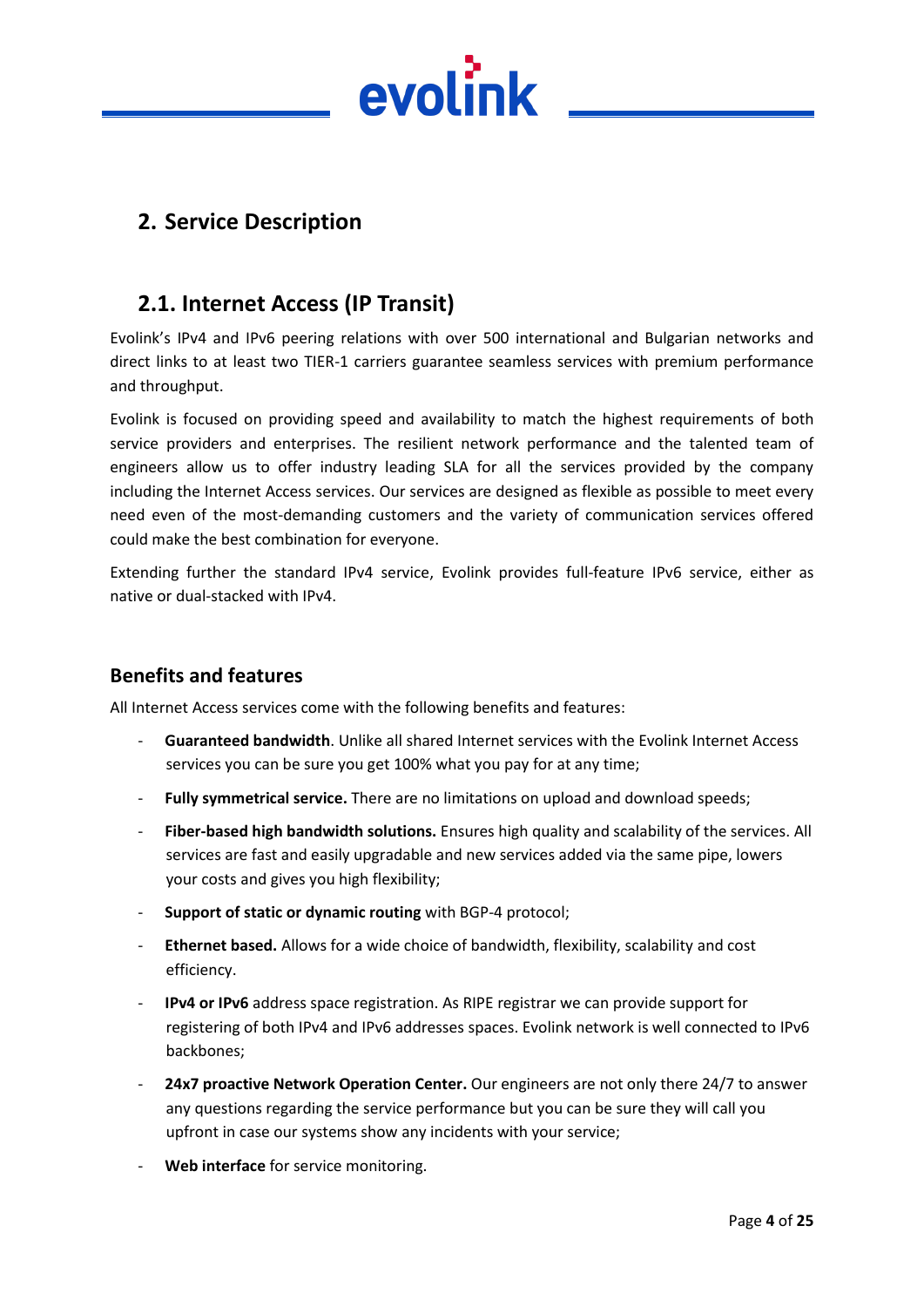

### <span id="page-4-0"></span>**Value Added Services**

Evolink provides upon request and further negotiation the following value-added services:

- Autonomous System (AS) registration assistance;
- Rent or sale of equipment;
- Co-location for customer equipment at Evolink Data Center or cloud services;
- Preferential routing, traffic prioritization and filtering.

#### <span id="page-4-1"></span>**a. Types of Internet Access Services**

Four types of Internet Access services are supported by Evolink:

#### **A. Primary Internet.**

Primary Internet provides you with global Internet access via IP Transit to all international upstream providers (at least two) and over 400 international peers of Evolink.

#### **Advantages:**

- Frees managers to focus on core business and reduces cost;
- Highly resilient and secure network;
- Low latency connectivity;
- Provides the best IP routes at the most competitive price;
- One hop to Tier1;
- Proactive network management;
- 24/7 support team;
- Delivering bandwidth-on-demand –from 1 Mbps up to 10 Gbps;
- Available at any Evolink PoP locations.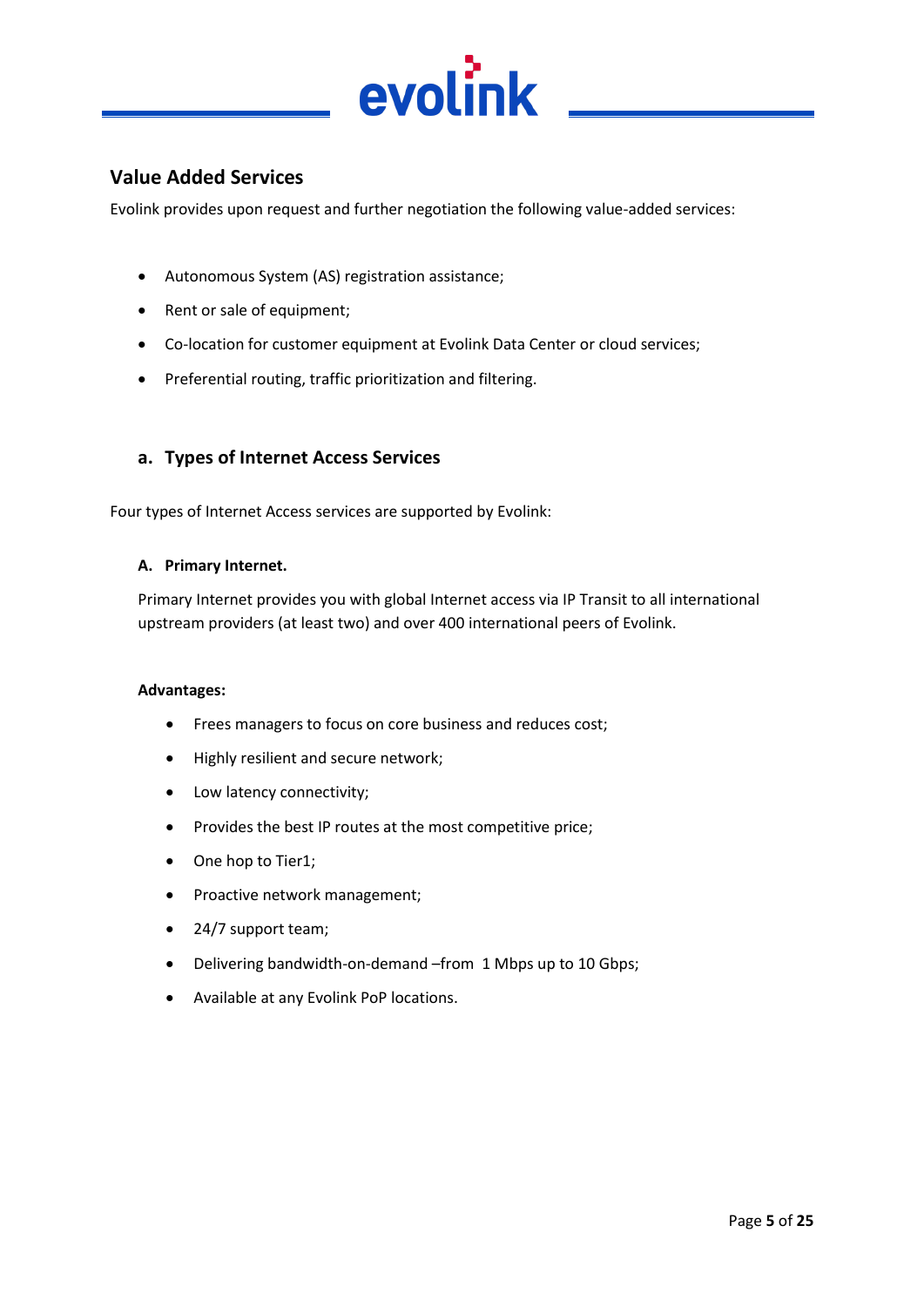

#### **B. Internet Local Traffic - Partial IP Transit (Bulgaria only)**

Internet Local Traffic provides you with access to all Bulgarian networks via partial IP Transit to all Bulgarian peers of Evolink.

#### **Advantages:**

- Reduces costs;
- Provides flexibility of choice depending on the needs for specific traffic;
- Highly resilient and secure network;
- Low latency connectivity;
- Provides the best IP routes in Bulgaria at the most competitive price;
- Proactive network management;
- 24/7 support team;
- Delivering bandwidth-on-demand –from 1 Mbps up to 10 Gbps;
- Available at any Evolink PoP locations.

#### **C. Business Internet**

Business Internet is a combination of both of the above and provides you with full connectivity to the whole Internet based on IP Transit to all international upstream providers (at least two) and over 400 international peers and all Bulgarian peers of Evolink.

#### **Advantages:**

- Reduces costs;
- Highly resilient and secure network;
- Low latency connectivity;
- Provides the best international and Bulgarian IP routes at the most competitive price;
- Proactive network management;
- 24/7 support team;
- Delivering bandwidth-on-demand –from 1 Mbps up to 10 Gbps;
- Available at any Evolink PoP locations.

#### **D. Remote Peering.**

Remote Peering provides you with direct access to Internet exchanges from any Evolink PoP without committing to significant investments through our network and partnership with: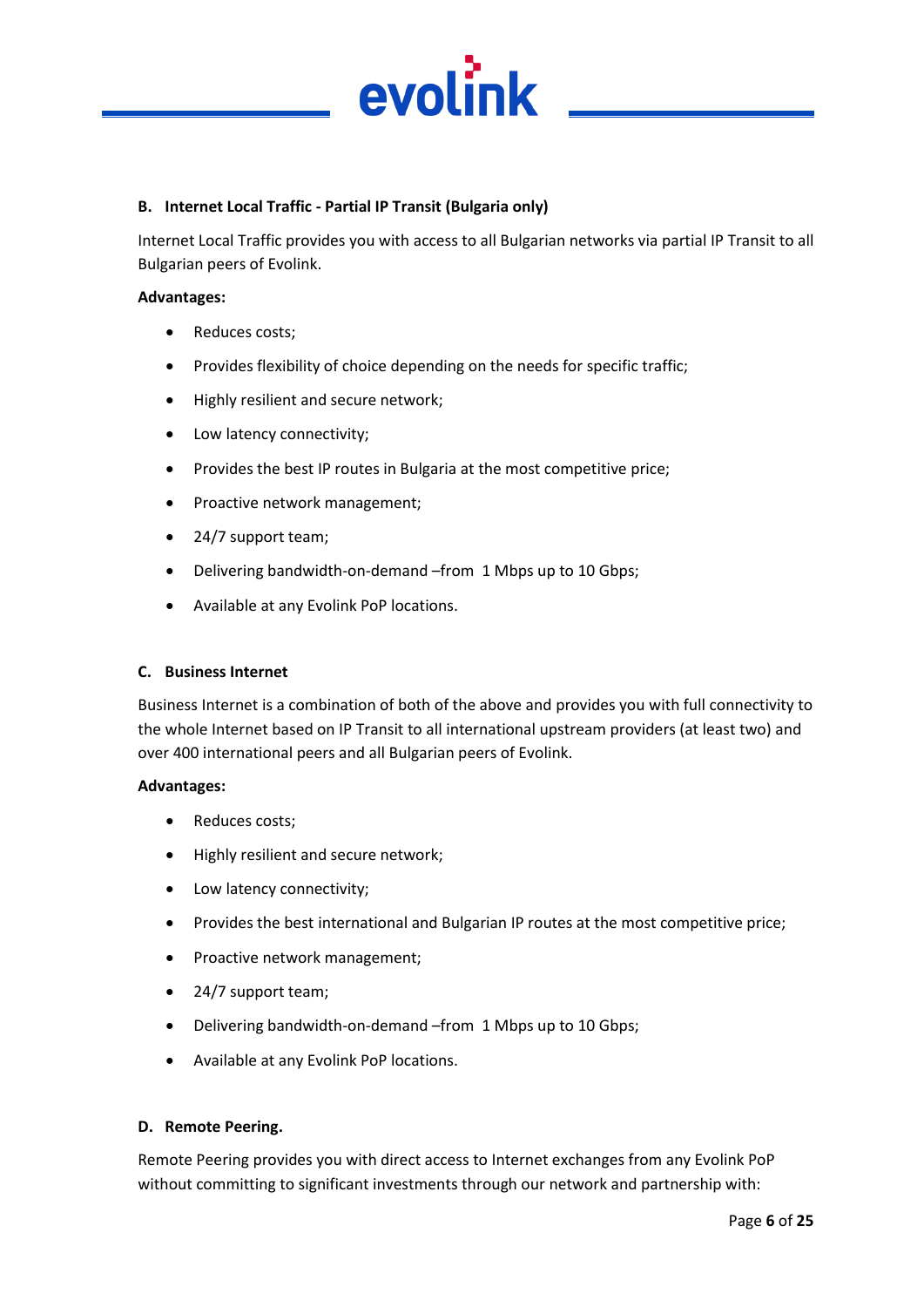

- DE-CIX Founded in 1995, DE-CIX in Frankfurt is the Internet Exchange that provides direct and settlement-free IP interconnection ("peering") infrastructure to over 450 leading internet providers from 52 countries.
- BIX the Bulgarian Internet eXchange. Established in the mid 2009, BIX.BG is the first neutral Bulgarian Internet eXchange Point (IXP) located in Sofia. More than 40 members are joined to it through high speed connections.

With remote peering you are not required to build dedicated infrastructures at these exchanges. Instead you connect with them remotely, enabling you to reduce capital costs and potentially benefit from enhanced network performance due to lower latency.

#### **Advantages:**

- A cost-effective and efficient opportunity for additional routing options;
- No far end equipment needed, peer directly from your existing router;
- Delivering bandwidth-on-demand 100 Mbps up to 10 Gbp;
- Low latency connectivity directly to the Internet exchanges;
- Available at any Evolink PoP locations.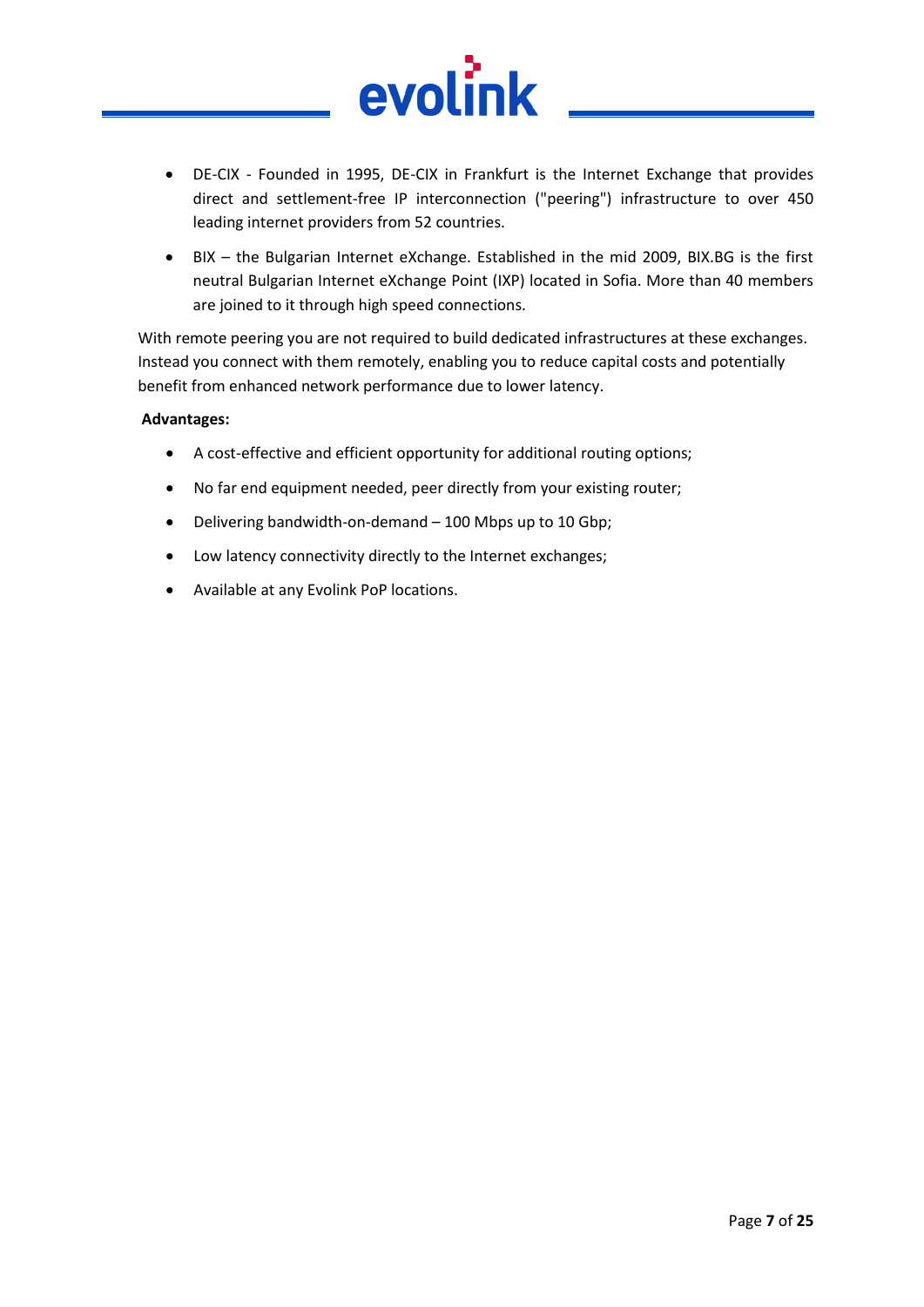

# <span id="page-7-0"></span>**2.2. Virtual Private Networks**

Evolink's Cisco and Juniper based highly resilient and fully redundant national network with over 30 PoPs around the country guarantee premium performance and seamless services.

Extending the network to international locations, building PoPs in Frankfurt, Amsterdam, New York and Bucharest and constantly adding new ones, gives you the opportunity to receive the services as close to home as possible and provides you with full control by our engineers to the last PoP.

Evolink is focused on providing the highest quality to match the requirements of even the most demanding customer. Always challenged with innovation and new technologies we are constantly on the lookout for adding more value into our services and ways to provide more competitive and costsaving services. The focus on quality, flexibility, innovation and competitive pricing makes Evolink a desirable partner for every company willing to achieve the highest results at a reasonable price.

Evolink's Virtual Private Network (VPN) services provide a reliable and secure connection between geographically dispersed customer sites in any location in Bulgaria or globally. Evolink provides and supports the following types of VPN services:

#### <span id="page-7-1"></span>**a. Types of VPN Services**

#### **2.2.1 IP Ethernet Connect**

IP Ethernet Connect provides a reliable and secure IP VPN connection between all customer sites irrespective of their location. The service follows all world recognized standards and it is provided over Evolink's MPLS network. Evolink can provide IP Ethernet Connect services not only all over Bulgaria but through its PoPs in Frankfurt (Germany), Amsterdam (The Netherlands), New York (USA), Bucharest (Romania) and Skopje (Macedonia) and our partners we can provide services to any location worldwide. This solution enables customers to manage multiple applications and IT systems such as CRM, ERP, video conferences, voice services, standard email, web-based applications, etc. benefiting from the network advantages such as speed, security, scalability, QoS and traffic management.

#### *Advantages of the IP Ethernet Connect service:*

- $\checkmark$  High efficiency
	- IP Ethernet Connect is a financially efficient solution helping customers to cut down costs for leased lines benefiting from the advantages provided by the intelligent MPLS network of Evolink;
	- IP Ethernet Connect add even more efficiency by providing the functionality of the fullmesh communication between all sites as opposed to the more costly "any-to-any" site communication;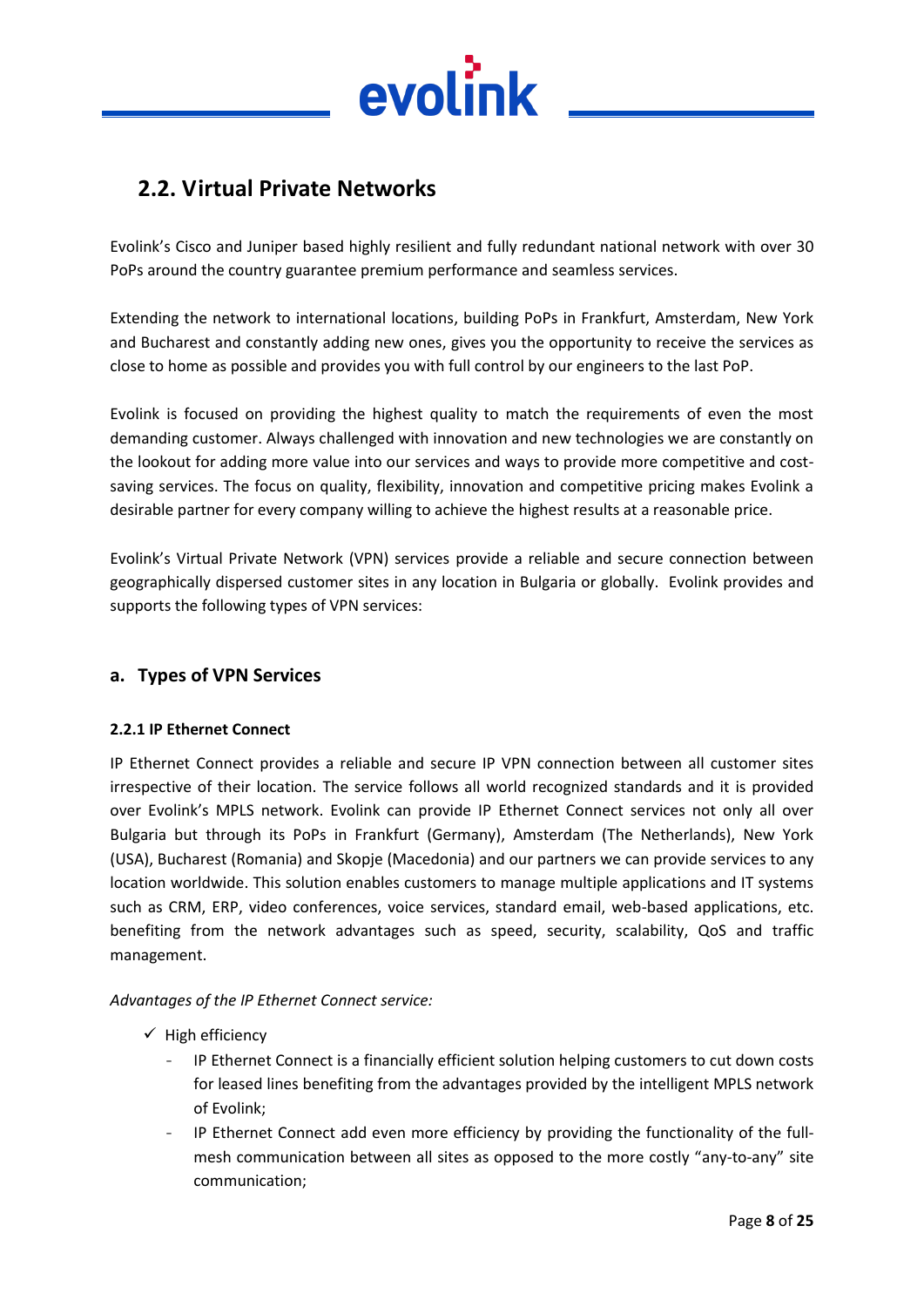

evol

- $\checkmark$  Easy to manage and highly scalable
	- IP Ethernet Connect provides is easy to manage, to add new sites to an existing client IP VPN network and to change the ports capacity;
- $\checkmark$  Security
	- IP Ethernet Connect separates the customer traffic from any other traffic within Evolink's network;
- $\checkmark$  Quality
	- IP Ethernet Connect allows the identification of different types of customer traffic and their prioritization based on packet data labeling of and not based on IP address.
	- IP Ethernet Connect provides a secure platform for transport of multimedia, voice and data over a scalable network.

#### **Technical Specification**

*IP Ethernet Connect features:*

- MPLS based service in accordance with RFC2547/RFC4364;
- Access ports: 100% guaranteed capacity to Evolink MPLS network at all PoPs of the company;
- Access ports capacity: as requested by the customer, from 256 Kbps up to 100 Mbps;
- Access ports physical interface: Ethernet 10/100/1000Mbps;
- Network access method (Link type): Fiber-optic Ethernet line between the customer location and a PoP from Evolink MPLS Network;
- Class of Service (CoS): Implemented mechanism for categorizing different types of data packets according to their business criticality. Service classes are determined according to the applications used by the customer over the VPN and prioritized accordingly. Evolink IP MPLS Ethernet Connect VPN service supports four CoS types:
	- $\triangleright$  Class A Premium Traffic: this class is recommended for Voice over IP (VoIP), Video over IP, and other time-critical data.
	- $\triangleright$  Class B Critical Traffic: this class is suitable for high-priority, delay-sensitive data services.
	- $\triangleright$  Class C Business Traffic: this class is appropriate for medium-priority data applications where time-sensitivity is less critical.
	- $\triangleright$  Class D Normal Traffic: is used for applications with the lowest business priority and which are not time-sensitive.
- Managed CPE: delivery, installation and support of a router or other end-device for each customer site;
- Link layer port protocol: Ethernet;
- Technical support: 24/7 NOC;
- Service monitoring: IP VPN port loading monitoring via web interface.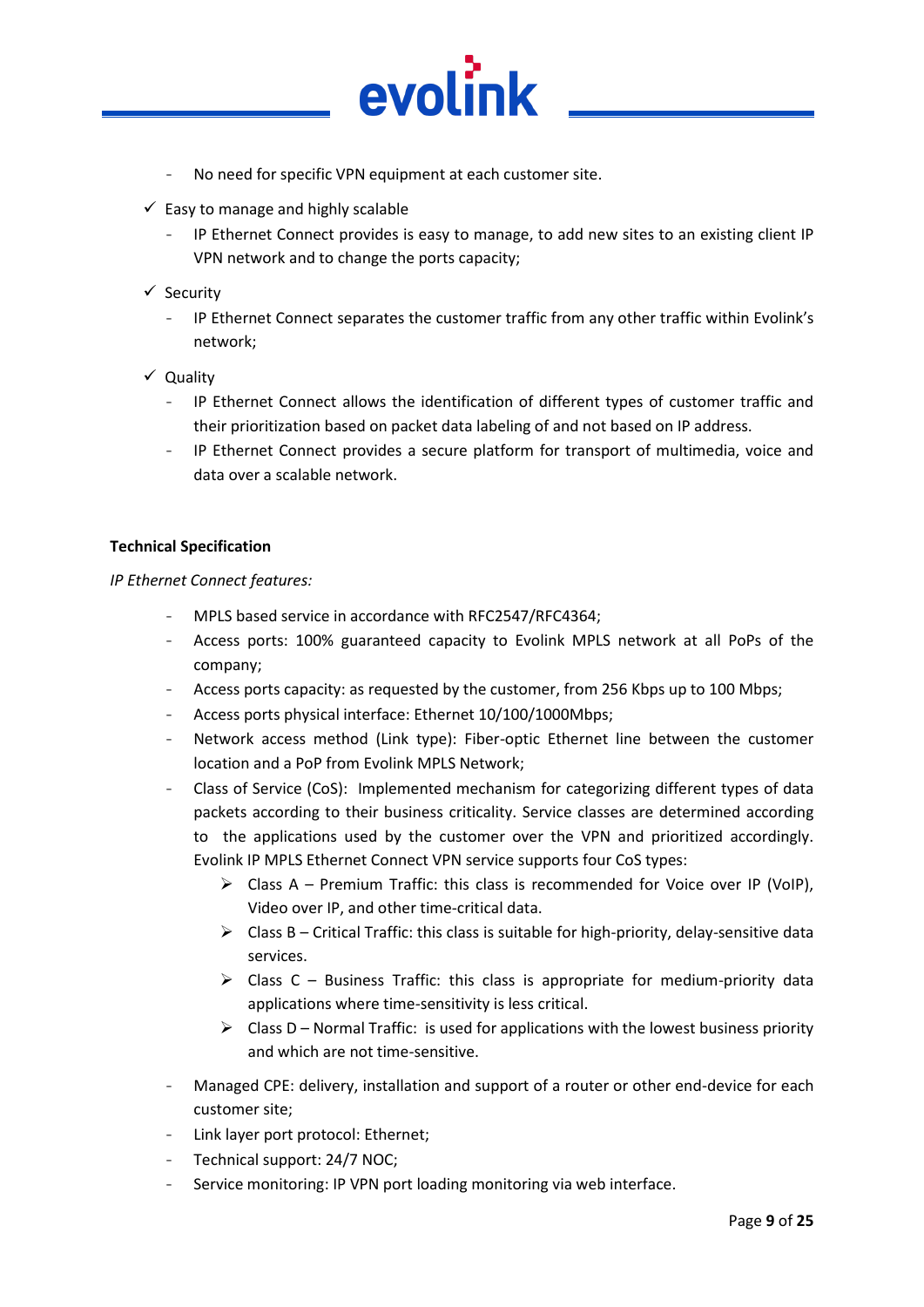

#### **2.1.2 L2 Ethernet Connect**

L2 Ethernet Connect provides a secure and reliable connection on a Link Layer 2 level between geographically dispersed customer sites into one corporate network. The service is based on world standards and is provided via Evolink MPLS network following the customer needs and requirements.

#### *Advantages of the L2 Ethernet Connect service:*

- $\checkmark$  High efficiency
	- L2 InterCity Ethernet Connect is a cost-effective solution based on the intelligent Evolink MPLS network which reduces the initial facility investment and communication costs and the operation, maintenance and management costs;
	- The client requests and pays only for the capacity he needs.
- $\checkmark$  Easy management
	- L2 InterCity Ethernet Connect is a turn-key solution ready for direct implementation and easy management by the customer;
	- L2 InterCity Ethernet Connect enables easy migration and integration with the existing Layer 2 level networks;
- $\checkmark$  Security
	- L2 InterCity Ethernet Connect provides high security level without any intervention by the Evolink regarding the IP routing of the customer;
- $\checkmark$  Quality
	- L2 InterCity Ethernet Connect provides high quality and reliability based on the MPLS Traffic Engineering and Class of Service.

#### **Technical Specification**

*L2 Ethernet Connect features:*

- 100% guaranteed capacity for each customer Layer 2 virtual circuit;
- Type of each virtual Layer 2 circuit: 100% symmetrical virtual channel for data transfer;
- No limit on the bandwidth of the customer Layer 2 virtual circuits: from 1 Mbps up to 10 Gbps (for certain nodes of the Evolink IP MPLS network);
- Network access method (Link type): Ethernet links with the necessary capacity;
- Proactive CPE monitoring;
- Technical Support: 24x7 NOC:
- Service monitoring of the load, performance and the correct functionality of the customer Layer2 virtual circuits via WEB interface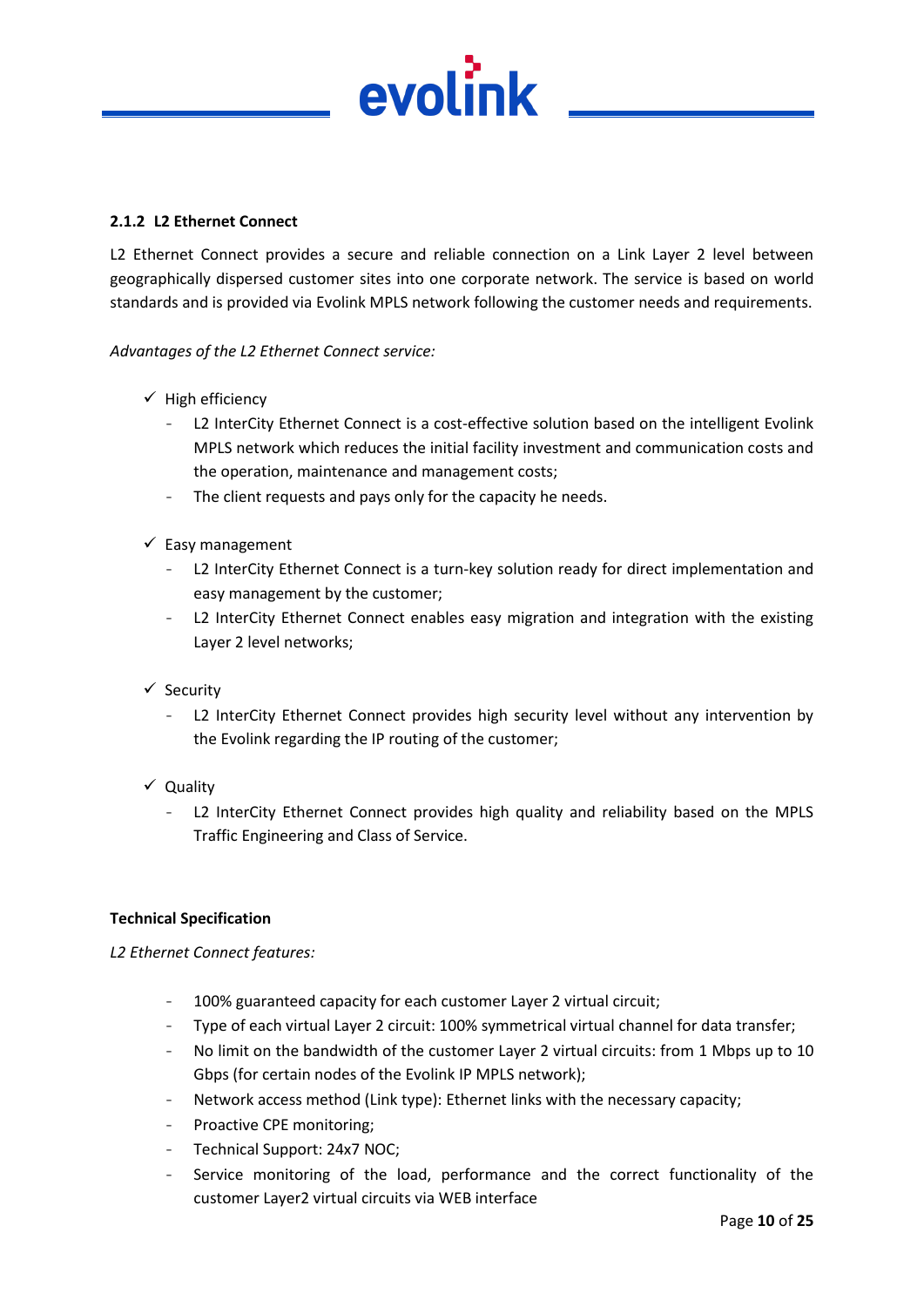

#### <span id="page-10-0"></span>**2.2 Value-added services**

#### $\checkmark$  Managed CPE

Evolink provides upon request end-devices to be placed at each customer VPN site. The equipment is provided during the contract term as part of the service. This solution provides the following benefits:

- Control and monitoring of all quality service parameters at the customer end-points;
- Enhanced network security;
- Fast and unified installation of the whole VPN service;
- Full hardware and software support of the provided equipment;
- Lower investment costs for the customer.

#### $\checkmark$  Back-up

- Last mile connectivity redundancy: Evolink provides different type backup last mile connectivity to the customer site depending on the desired level of service redundancy and customer preferences (fiber link, wireless connection, broadband IP, ISDN);
- Equipment redundancy: Evolink provides and installs backup CPE in one or more customer sites;
- Central VPN port redundancy: Evolink can build a backup central VPN port at a location requested by the customer.

#### $\checkmark$  Dedicated engineer

Evolink allocates a qualified engineer to consult the customer on all technical issues related to the services.

 $\checkmark$  Personalized service and quality monitoring platform based on Evolink VPN Manager.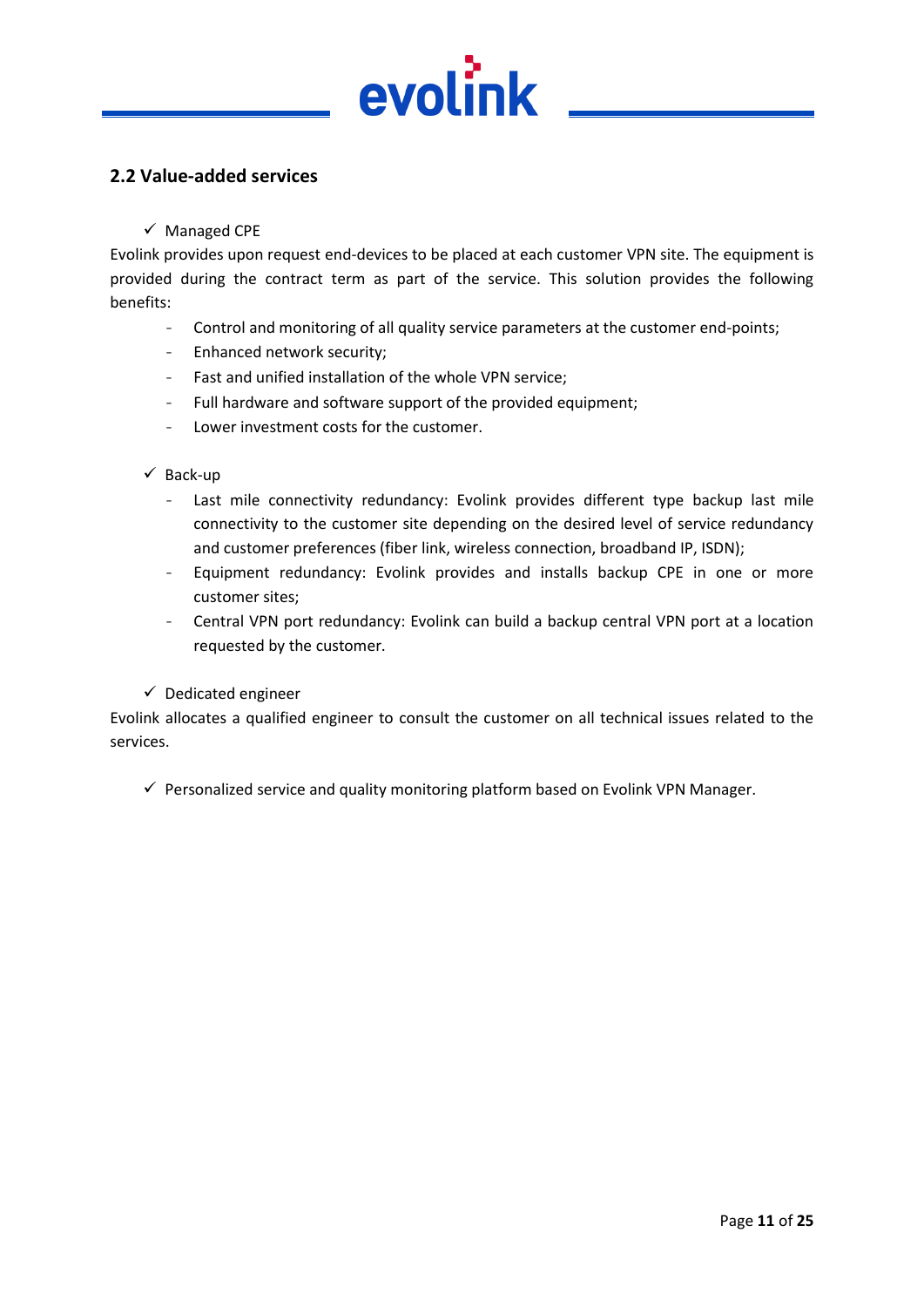

# <span id="page-11-0"></span>**3. EVOLINK Network**

**Fig. 1**



#### **Key Network Parameters**

- а) Number of PoP's (Point of Presence) of EVOLINK in Bulgaria > 40
- b) Number of managed 10Gbps interfaces > 150

c) Number of managed Layer 2 and IP interconnects via direct fiber links to carriers and peering partners in Bulgaria > 50. Member of BIX since 2010

d) Number of peering partners at DE-CIX, Frankfurt > 250; AMS-IX, Amsterdam > 150. Member of DE-CIX and AMS-IX since 2010

e) All active network equipment used in EVOLINK network is solely from renowned world vendors such as Cisco Systems, Juniper Networks and Force10 Networks.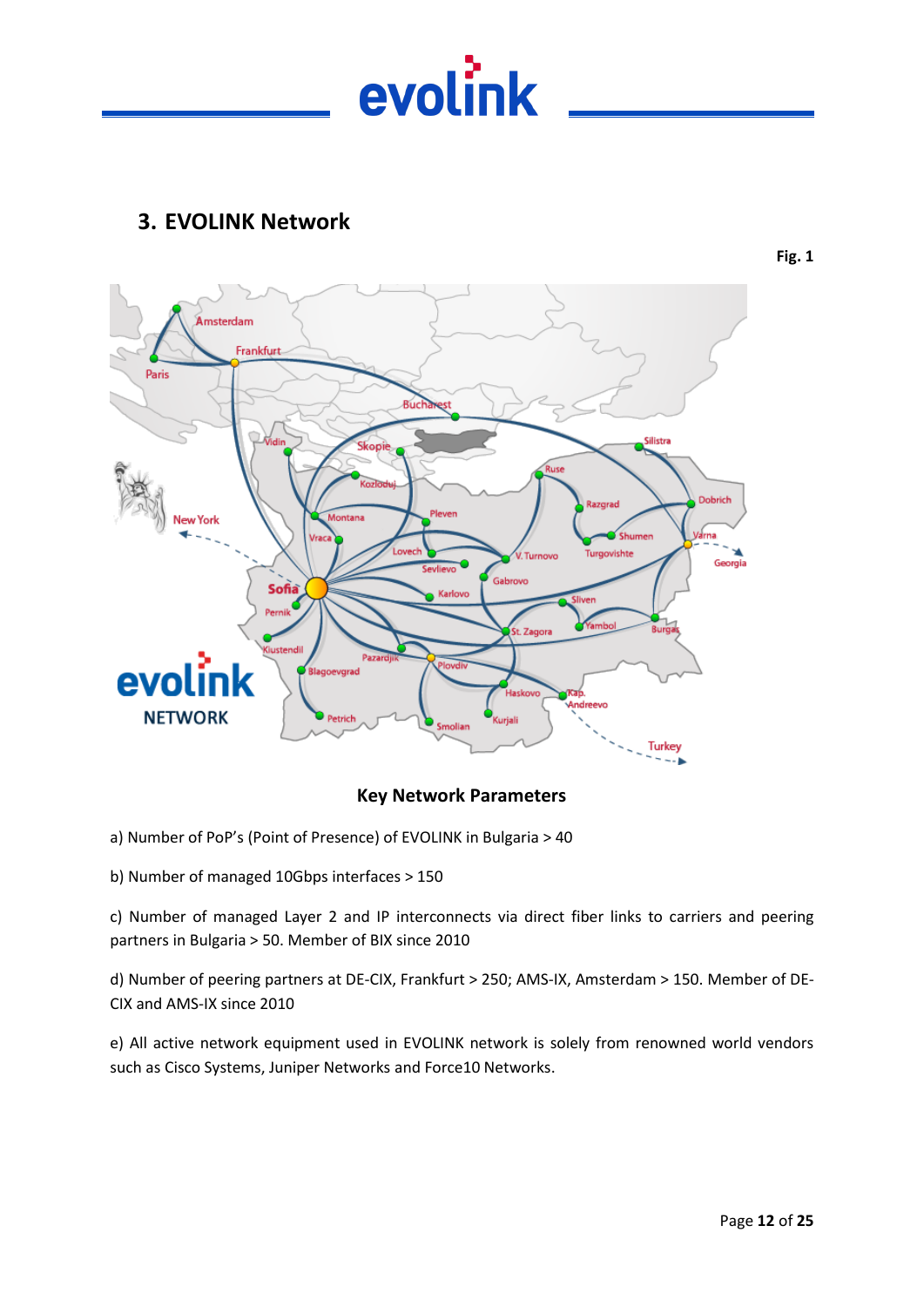

# <span id="page-12-0"></span>**Evolink PoP list**

| <b>EVOLINK Network PoPs</b> | <b>Services</b>                         |
|-----------------------------|-----------------------------------------|
| <b>BULGARIA</b>             |                                         |
| Sofia                       | IP transit, L2 VPN, L3 VPN, Collocation |
| Blagoevgrad                 | IP transit, L2 VPN, L3 VPN              |
| <b>Burgas</b>               | IP transit, L2 VPN, L3 VPN, Collocation |
| Varna                       | IP transit, L2 VPN, L3 VPN, Collocation |
| Veliko Turnovo              | IP transit, L2 VPN, L3 VPN              |
| Vidin                       | IP transit, L2 VPN, L3 VPN              |
| Vraca                       | IP transit, L2 VPN, L3 VPN              |
| Gabrovo                     | IP transit, L2 VPN, L3 VPN              |
| Dobrich                     | IP transit, L2 VPN, L3 VPN              |
| Kozloduj                    | IP transit, L2 VPN, L3 VPN              |
| Kurdzali                    | IP transit, L2 VPN, L3 VPN              |
| Kiustendil                  | IP transit, L2 VPN, L3 VPN              |
| Lovech                      | IP transit, L2 VPN, L3 VPN              |
| Montana                     | IP transit, L2 VPN, L3 VPN              |
| Pazardzik                   | IP transit, L2 VPN, L3 VPN              |
| Pernik                      | IP transit, L2 VPN, L3 VPN              |
| Pleven                      | IP transit, L2 VPN, L3 VPN              |
| Plovdiv                     | IP transit, L2 VPN, L3 VPN              |
| Razgrad                     | IP transit, L2 VPN, L3 VPN              |
| Ruse                        | IP transit, L2 VPN, L3 VPN              |
| Sevlievo                    | IP transit, L2 VPN, L3 VPN              |
| Silistra                    | IP transit, L2 VPN, L3 VPN              |
| <b>OTHER COUNTRIES</b>      |                                         |
| Frankfurt, Germany          | L2 VPN, L3 VPN                          |
| Bucharest, Romania          | IP transit, L2 VPN, L3 VPN              |
| Skopje, Macedonia           | IP transit, L2 VPN, L3 VPN              |
| New York, USA               | L2 VPN, L3 VPN                          |

# <span id="page-12-1"></span>**4. Customer Care**

The customer care is what makes EVOLINK special and it is something we care about deeply. Our highly qualified personnel know the customer needs and is always available to provide information and support where and when needed.

For all matters regarding sales or financial matters an Account Manager from the Sales Department is appointed and all contact details are provided in advance.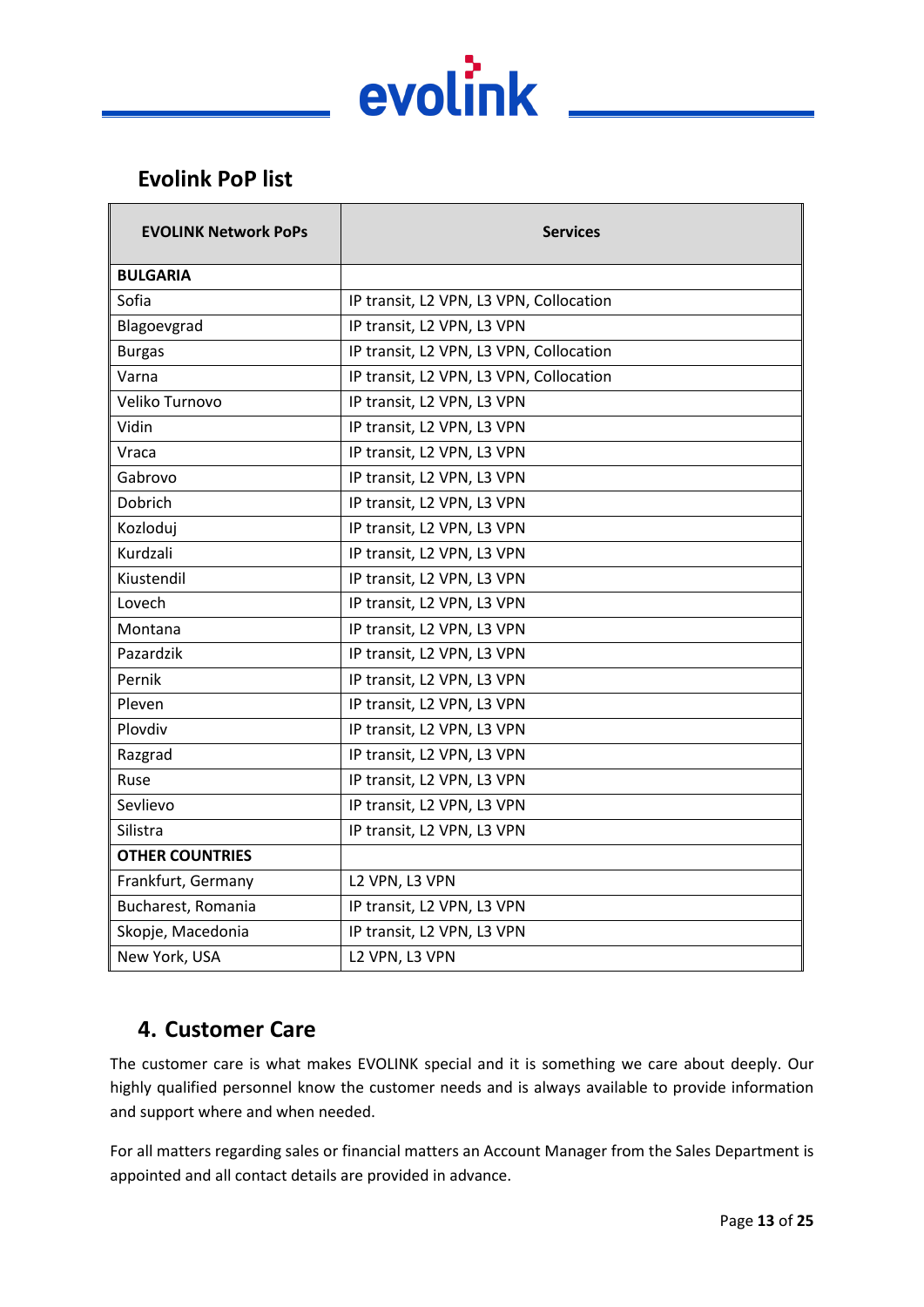

For all matters regarding technical matters and service performance the customers can address:

- a. Network Operation Center (NOC), available 24/7; telephone: +359 2 9691 650, mobile: +359 886 700 882, e-mail: [support@evolink.com;](mailto:support@evolink.com)
- b. Dedicated engineer: EVOLINK can dedicate a qualified engineer to act as a personal consultant on all technical matters regarding the provided services.

# <span id="page-13-0"></span>**5. Service delivery procedure and change management**

EVOLINK customers benefit from the highest level of customer service. The whole process – starting at the initial contact and through the installation, support, change and adding of new services (**Figure 2**) is very simple so the customers can rely on ease of cooperation and to have complete peace of mind when working with Evolink.



#### Service Delivery Process:

- 1. The customer sends a request to EVOLINK for provision of service;
- 2. The EVOLINK Sales Team prepares an agreement or annex to the agreement for the specific customer request;
- 3. The agreement/annex is signed by both parties;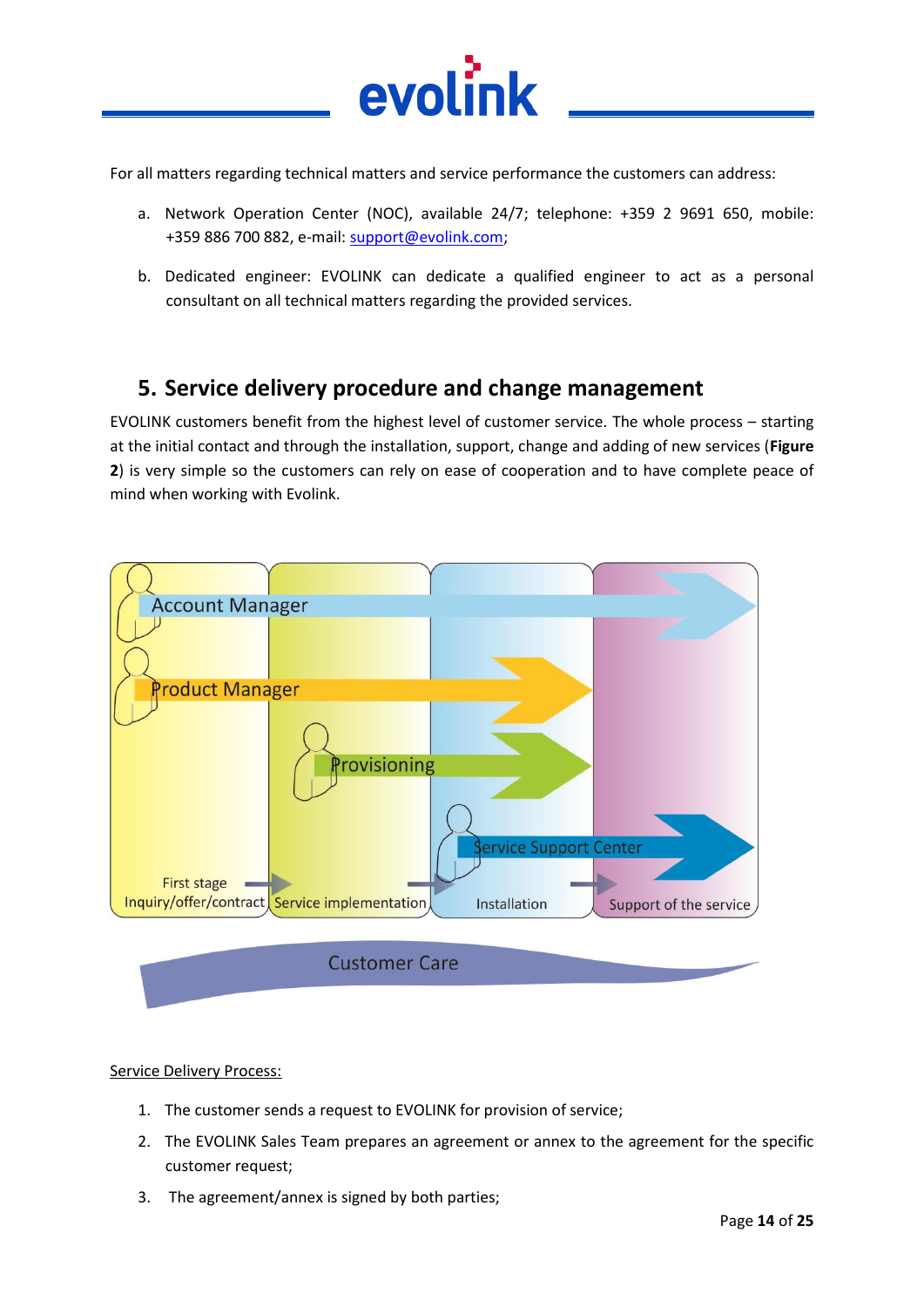

- 4. The EVOLINK Sales Team sends an order form to the EVOLINK Technical Division for installation/change of the service;
- 5. EVOLINK Technical Division install/change the service;
- 6. The customer signs an acceptance protocol to acknowledge the start of the service.

#### Standard delivery dates:

- 1. Service Installation: within 30 days after signing the agreement;
- 2. Service change:
	- Installation of a new customer location: within 30 days after signing an annex to the agreement;
	- Upgrading/downgrading a customer port capacity: within 3 days after signing an annex to the agreement;
- 3. Cancellation of Service: upon a 30-day written notice sent by the client.

#### **Change Management**

**EVOLINK** performs any changes after a formal approval by the customer. Any change in the configuration will follow the same process as new installation.

Lead-time between order or notification and change execution for the below possible changes are as follows:

- $\checkmark$  Upgrade/downgrade capacity within 3 days from receiving a signed document by the Client.
- $\checkmark$  Change of bandwidth within 3 days from receiving a signed document by the Client.
- $\checkmark$  Physical change of location within 30 days from receiving a signed document by the Client.
- $\checkmark$  installation/relocation of new/existing site within 30 days from receiving a signed document by the Client.

**EVOLINK** follows the below-mentioned change management procedures:

Generally the person responsible for the change management procedure for a client's services is the account manager. He/she coordinates the whole process from the preparing a proposal, drafting and signing of contract and execution throughout the contract term this including also the change management. For larger projects the Project Manager may appoint a Change Manager to be responsible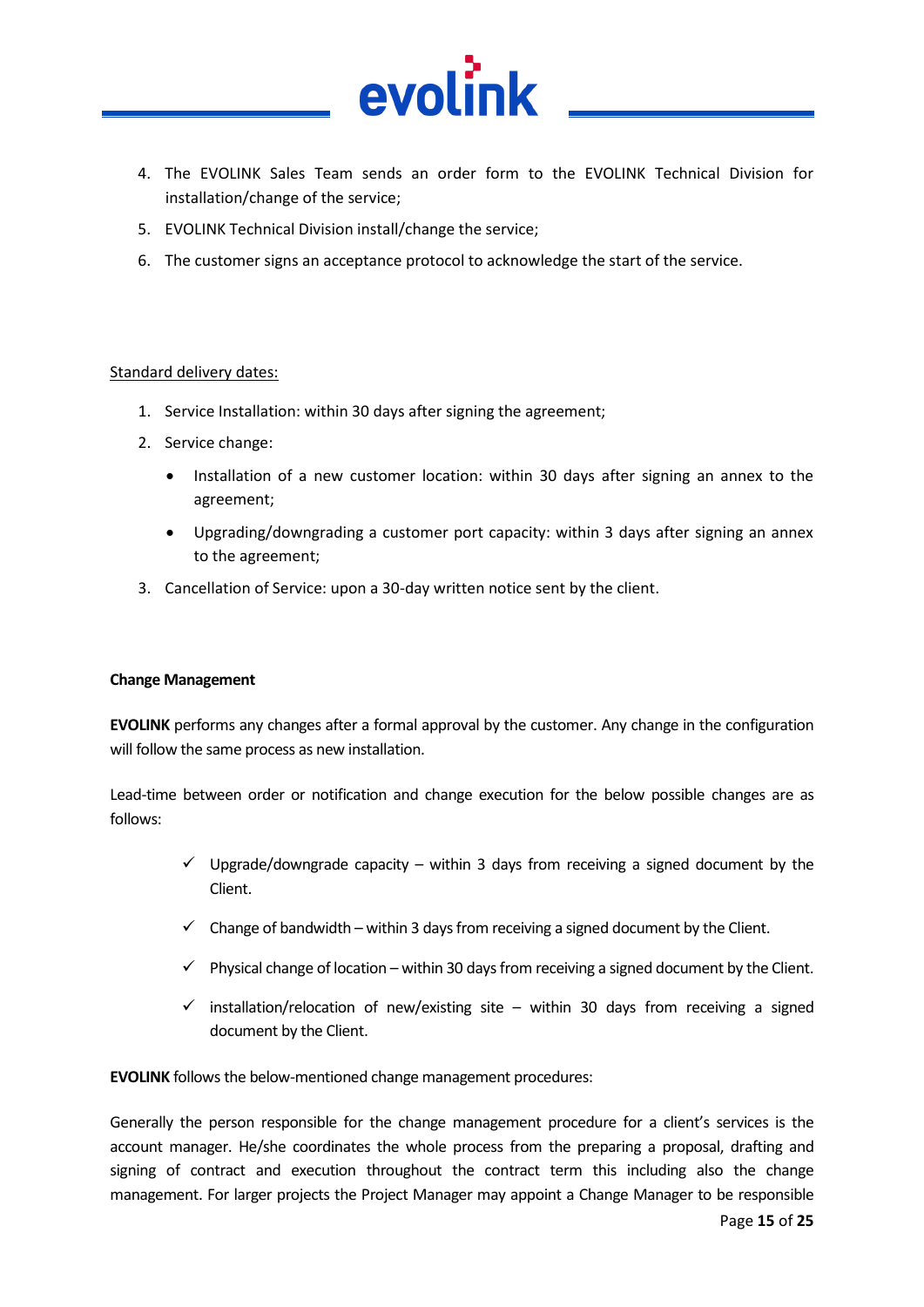

for the Change Management or perform this task in person. The process is generally the same with exception on the scale of the project.

**EVOLINK** change management procedures:

Changes may occur pro-actively or reactively.

#### **1. Pro-active**

The account manager may proactively suggest a change in the services for variety of reasons (e.g. improving the quality of the service, suggesting upgrades when necessary, improving the cost/benefit effect of the service). In this process the steps are:

- Survey whether the change is technically possible with the help of the Evolink Technical Department;
- Proposing a change to the client and supervising the process of acceptance or refusal of the suggested change by the client;
- In case of approval by the client of the change, the account manager prepares the necessary documentation – annex to the contract or order form to be signed by the client, defining the scope of the change, the cost and delivery terms, order to the Technical Department for executing the change, a follow-up documentation on the successful execution of the change in proper term, its effect on the customer's service.

#### **2. Reactive**

The account manager may reactively acknowledge the client's desire for a change in the services. In this process the steps are:

- He/she receive a signed document by the client for the desired change.
- He/she conducts a survey whether the change is technically possible with the help of the Evolink Technical Department;
- He/she informs the client of the outcome of the survey.

In case the change is possible, the account manager prepares the necessary documentation – annex to the contract or order form to be signed by the client, defining the scope of the change, the cost and delivery terms, order to the Technical Department for executing the change, a follow-up documentation on the successful execution of the change in proper term, its effect on the customer's service.

**EVOLINK** supports change management procedures having different intervention levels (problem, critical upgrade, non-critical level) and depending on the critical level of the problem it is escalated to the proper level in the company, shortening the term for taking action.

The standard notice period required for planned changes depending on the type of change may vary from 3 days up to 30 days in cases of relocating a customer site. Planned changes within Evolink's network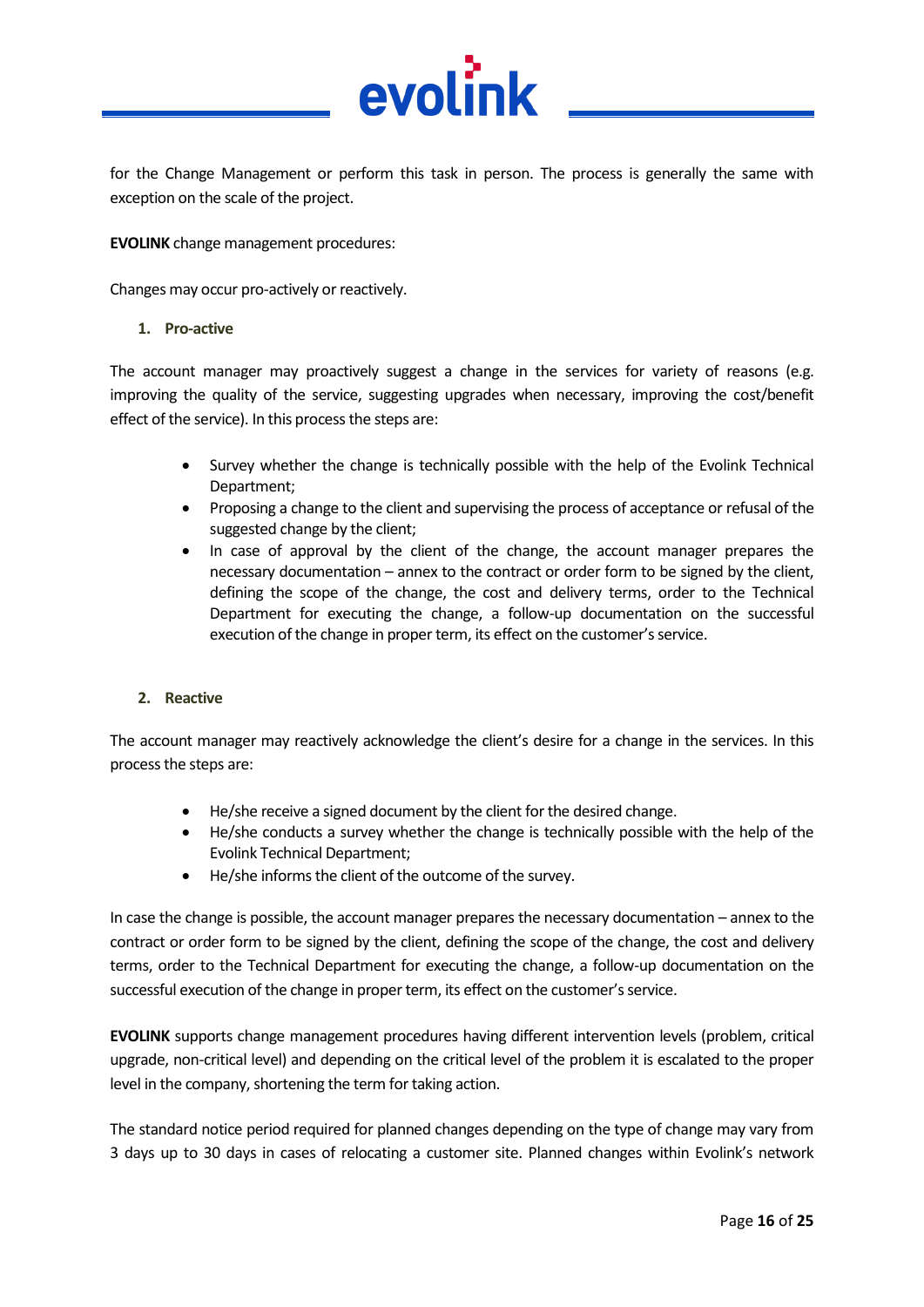

affecting our customers are always performed during the night after proper notification to all parties concerned.

The bandwidth of an existing fixed connection can be increased on a very short notice up to 3 days after receiving notification. The first necessary step is written and signed annex, order or approval by the client followed by the internal process for executing changes within our company – order to the Technical department for execution, signing of protocols with the client.

# <span id="page-16-0"></span>**6. Incident Management**

The Incident Management process is part of the Network Operation Center (NOC)/ServiceDesk procedures.

The Network Operation Center operates on 24/7 terms basis and proactively monitors EVOLINK network and customer services. Substantial element in the NOC activities is the Incident Registering and Management Procedure.

#### **Incident Registering and Management Procedure**

#### ServiceDesk Response Time

Incident reporting and response are available 24 hours a day, 7 days a week and holidays in Bulgarian and English language. Troubleshooting for system outages commence as soon as an incident is reported.

The EVOLINK escalation procedure is included in the agreement.

The Trouble Ticketing System used at EVOLINK is software -OTRS specially modified and customized for our needs.

Below we are shortly describing the process of problem registration and troubleshooting, escalation procedure, etc.

- $\checkmark$  The EVOLINK NOC makes use of state-of-the-art technologies and workflow, based on the standard software packages for network management.
- $\checkmark$  Each PoP (Point of Presence) of EVOLINK is setup in air-conditioned premises according to the recommendations and the standards in the area. Redundant power supply provides for autonomous operation of the node even in case of power outages.
- $\checkmark$  In order to minimize the service interruptions, EVOLINK monitors constantly the network trunks and the international Internet connections. In case of emergency the system administrators (of EVOLINK and the client) are notified immediately.
- $\checkmark$  The EVOLINK staff consists of highly qualified specialists using contemporary means for network management and control, who are able to provide adequate assistance and consultancy to the client.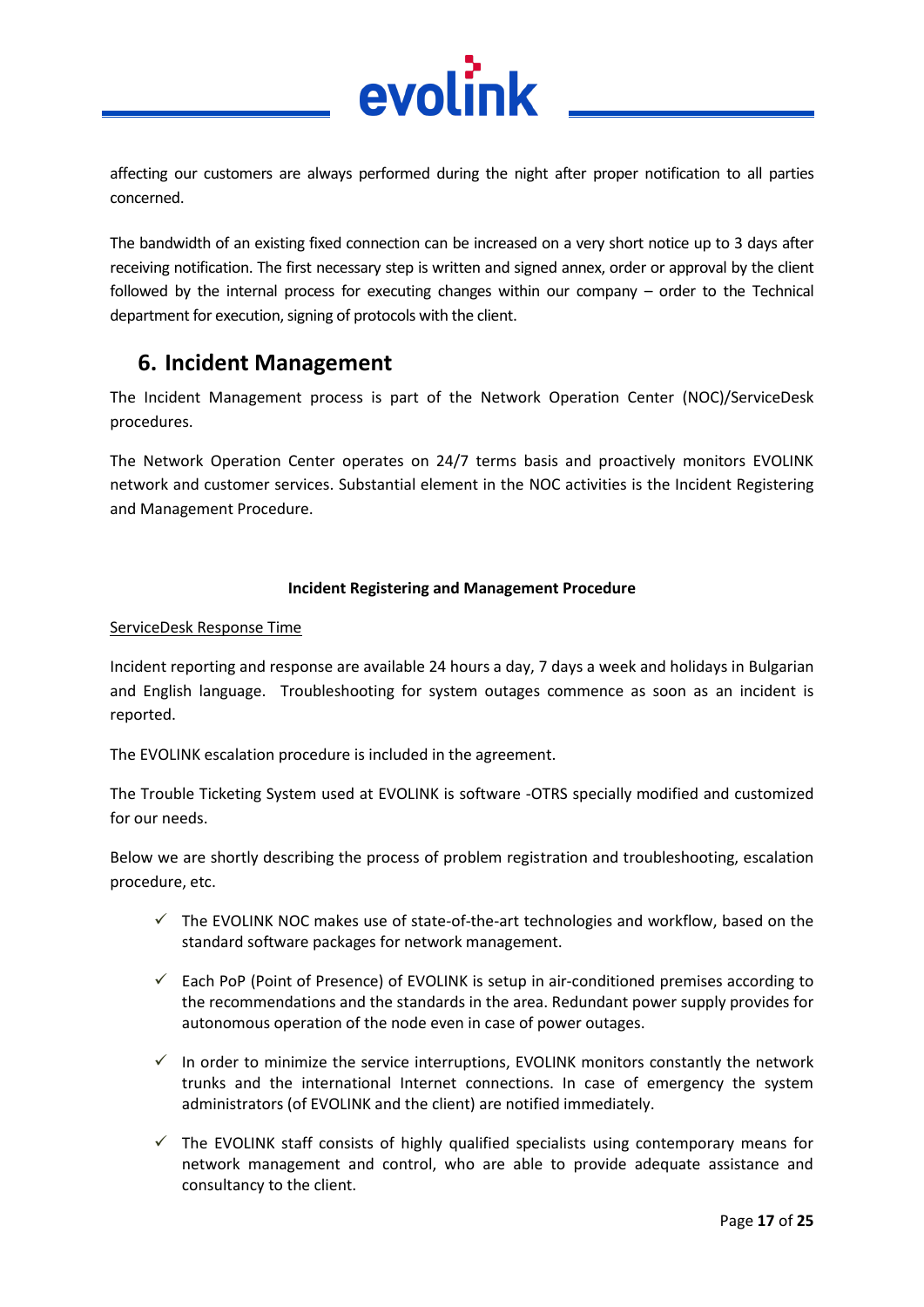

 $\checkmark$  EVOLINK has elaborated a trouble-ticket work procedure at providing services to the client.

Incident detection is performed based on registered events and notifications during the passive and active control of the customer operation and telecommunication network performance, received in the following ways:

a) **Unautomated**: via the communication means with the customers:

evol

- **telephone** the customer calls the ServiceDesk telephone number. The call is answered and registered by ServiceDesk. ServiceDesk notifies the network engineer or the engineer on duty, if necessary.
- **e-mail** the client sends an email to the ServiceDesk email address (support@evolink.com). From here on the procedure is the same as for telephone calls. Email receipt confirmation is sent to the customer.

b) **Automated**: by the network monitoring system, which generates alarms to the on duty personnel, Field Engineer, Senior Network Engineer (FE, SNE).

The received messages are stored and registered in the TT (Trouble Ticket) system. Statements and monthly reports are submitted via the TT system at the end of the month for the purposes of the Billing Department and the Quality Control Department at Evolink.

The incident detection is performed during working hours by the network support engineer and during non-working hours by the engineer on duty who if necessary may consult the network support engineer. After the incident is detected it is also registered. Not all registered messages can lead to incident registering.

#### **Incident registration**

After detection, the incident is registered and a Trouble Ticket (TT) is assigned. The customer is notified of the TT number assigned.

| <b>PRIORITY</b>   | <b>DEFINITION</b>                                                                                                                                                                                                                                                                                                                                                                                                              |
|-------------------|--------------------------------------------------------------------------------------------------------------------------------------------------------------------------------------------------------------------------------------------------------------------------------------------------------------------------------------------------------------------------------------------------------------------------------|
| <b>Priority 1</b> | • Failure of a network equipment which leads to interruption of services<br>provided to one or more customers;<br>• Failure of a network connection which leads to interruption of services<br>provided to one or more clients; Failure of a particular customer's connection<br>to the network and lack of opportunity for alternative routing;<br>• Failure of a backbone international connectivity and lack of opportunity |

Incident are categorized and allocated by priorities by the engineer who accepted them, as follows: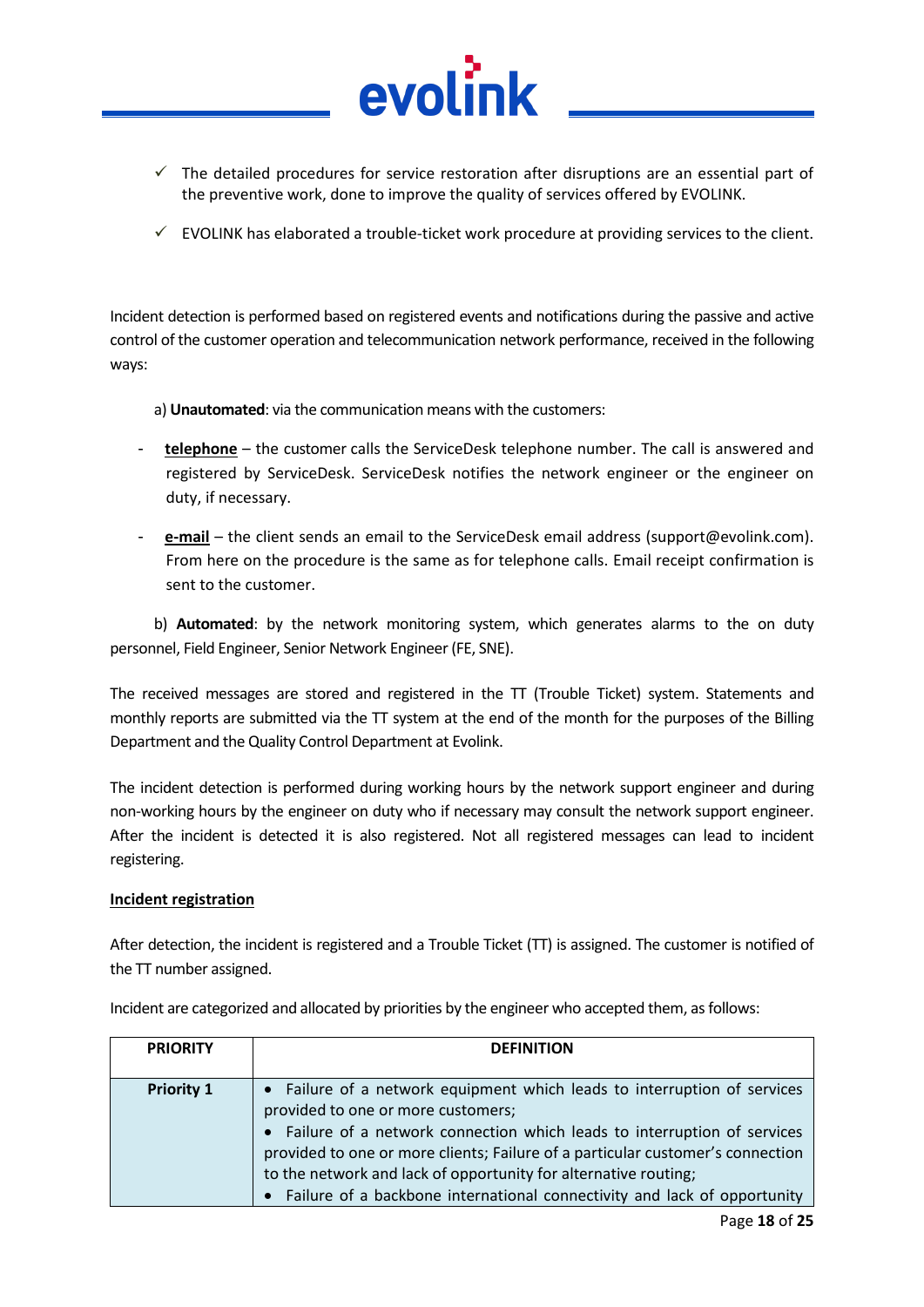

|                   | for alternative routing;<br>Failure of a backbone connectivity to the Bulgarian Internet and lack of<br>opportunity for alternative routing;<br>Failure of key servers affecting the service operation DNS / MAIL / WEB.                                                                                           |
|-------------------|--------------------------------------------------------------------------------------------------------------------------------------------------------------------------------------------------------------------------------------------------------------------------------------------------------------------|
| <b>Priority 2</b> | • Service Performance degradation as a result of high latency and packet<br>loss.<br>Service Performance degradation as a result of insufficient throughput of<br>the channels to other networks (Bulgarian and/or international operators);<br>Incidents involving violation of the Acceptable Network Use Policy |
| <b>Priority 3</b> | Failure of backup connectivity to customer site;<br>Failure of backup network equipment.                                                                                                                                                                                                                           |
| <b>Priority 4</b> | Occurrences within the network that do not affect the<br>service<br>performance;<br>General matters involving the service support.                                                                                                                                                                                 |

#### **Incident solving or escalation procedure**

During the process of registered incident elimination activities, depending on the incident priority the following terms are observed:

| <b>LEVEL</b>                               | <b>Maximum time</b> | <b>Maximum time</b> |
|--------------------------------------------|---------------------|---------------------|
|                                            | <b>Priority 1</b>   | <b>Priority 2</b>   |
| Level1 Customer support engineer           | 1 hour              | 2 hours             |
| Level2 Network support engineer            | 2 hours             | 4 hours             |
| Level3 Network and service support Manager | 3 hours             | 8 hours             |
| <b>CEO</b><br>Level4                       | 4 hours             | 12 hours            |

#### **Informing the customers**

**EVOLINK** ServiceDesk shall inform the customer in case of registered incident about his current state according to schedule as follows:

| <b>PRIORITY</b>   | Preliminary status in the<br>time range: | <b>Following status in every:</b> |
|-------------------|------------------------------------------|-----------------------------------|
| <b>Priority 1</b> | 30 minutes                               | 1 hour                            |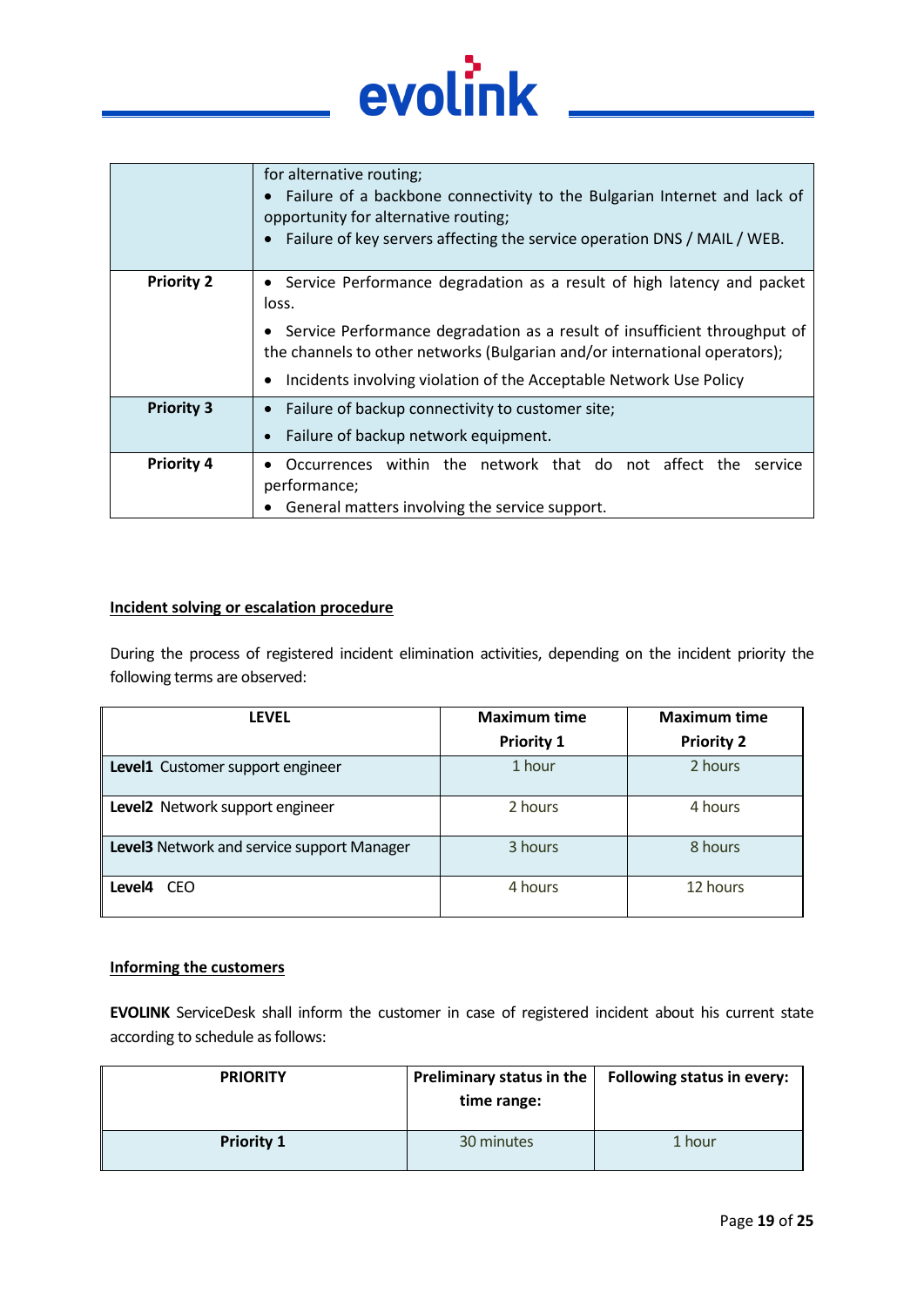

| <b>Priority 2</b> | 1 hour  | 2 hours                  |
|-------------------|---------|--------------------------|
| <b>Priority 3</b> | 8 hours | 24 hours                 |
| <b>Priority 4</b> | 8 hours | Depending on the problem |

#### **Incident closing**

Incident is considered resolved when certified by the network support engineer and confirmed by the customer (when he is affected), the Trouble Ticket is closed within the TT system and date and time are marked.

The following indices are marked when closing a certain TT:

- a) **MTTReact** the mean time from problem occurring until its registration;
- b) **MTTRestore** the mean time from problem occurring until its solving.

Different time schedule (MTTR) for incident solving is applied depending on the priorities of the incidents that occurred:

| <b>Priority 1</b> | <b>Priority 2</b> | <b>Priority 3</b> | <b>Priority 4</b> |
|-------------------|-------------------|-------------------|-------------------|
| Up to 2 hours     | Up to 8 hours     | Up to 10 hours    | Up to 24 hours    |

**EVOLINK** grants on-line access via **acc.evolink.net** to statistics for the service parameters guaranteed, as well as monthly reports. **EVOLINK** maintains up-to-date and correct all the statistics and reports.

All the employees in **EVOLINK** ServiceDesk hold a minimum certification of CCNA (Cisco Certified Network Associate). EVOLINK ServiceDesk is fully capable of troubleshooting all most common network problems. According to the current statistics more than 60% of trouble-tickets are solved within the ServiceDesk.

#### SCHEDULED MAINTENANCE

Customer will be proactively informed about all maintenance activities that may affect the IP MPLS VPN Services provided to Customer. Customer shall be informed about such maintenance activities ('Scheduled Maintenance') no later than 2 Business Days in advance. Evolink usually executes Scheduled Maintenance activities during low traffic periods and has adopted the standard maintenance windows (the 'Maintenance Windows').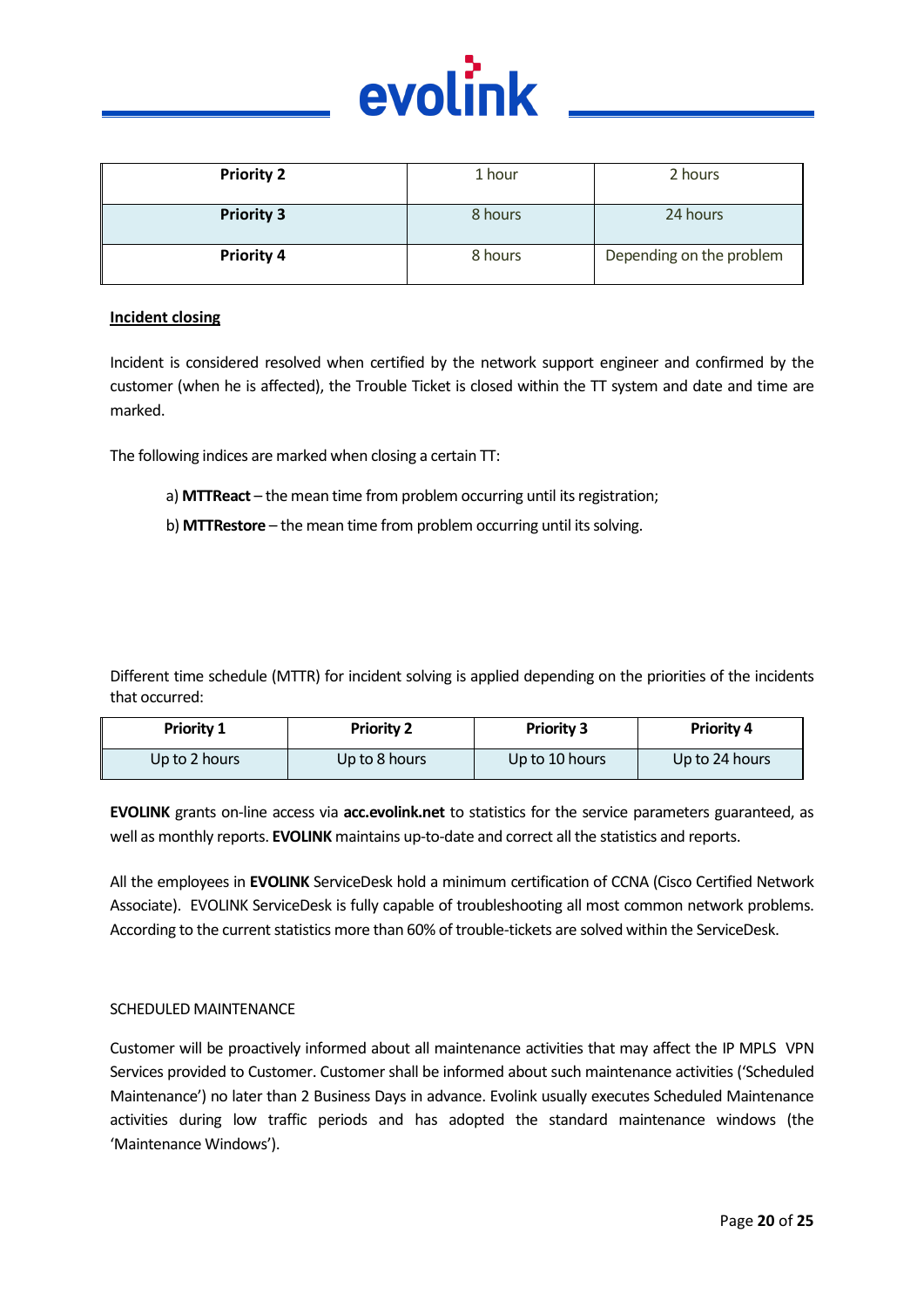

Scheduled Maintenance, while being conducted, may degrade the quality of the Service. A Fault caused by Scheduled Maintenance conducted within the Maintenance Windows shall not be taken into account when calculating service availability (see 'SLA')

#### URGENT MAINTENANCE

'Urgent Maintenance' shall refer to any efforts by Evolink to correct network conditions which are likely to cause or are causing a Fault of the Service and which require immediate correction.

Evolink may undertake Urgent Maintenance at any time that Evolink deems necessary and shall provide notice of Urgent Maintenance to Customer as soon as is reasonably practicable under the circumstances. Evolink will keep Customer regularly informed of the status of such maintenance activities.

A Fault of the Service caused by Urgent Maintenance shall be taken into account when calculating service availability (see SLA), unless the Fault is not attributable to the actions or omissions of Evolink or its Personnel or is otherwise excluded from this calculation under the Agreement.

# <span id="page-20-0"></span>**7. Network and Service Monitoring**

EVOLINK supports a number of solutions for monitoring of its network and the service performance features. They are defined in five sections by function:

- Fault Management;
- Configuration Management;
- Productivity Management;
- Security Management;
- Statistics and Reporting Management

Apart from the network monitoring tools available for the EVOLINK network, each customer is able to monitor the services Evolink provides to him. For this purpose EVOLINK installs the **EVOLINK VPN MANAGER** platform free of charge to each VPN customer.

The EVOLINK VPN MANAGER enables the customers to freely monitor real-time the performance of the VPN service provided by EVOLINK and to generate statistics for random past periods. The Platform provides means for management of the service, the equipment, the configurations and the system access control.

The EVOLINK VPN MANAGER is not simply specialized software. EVOLINK provides the overall cloud platform. The customers benefit from:

- Complete software product;
- Server resources for product installation;
- Full hardware redundancy for support of the platform;
- Installation, setup and configuration;
- Integration with the customer network;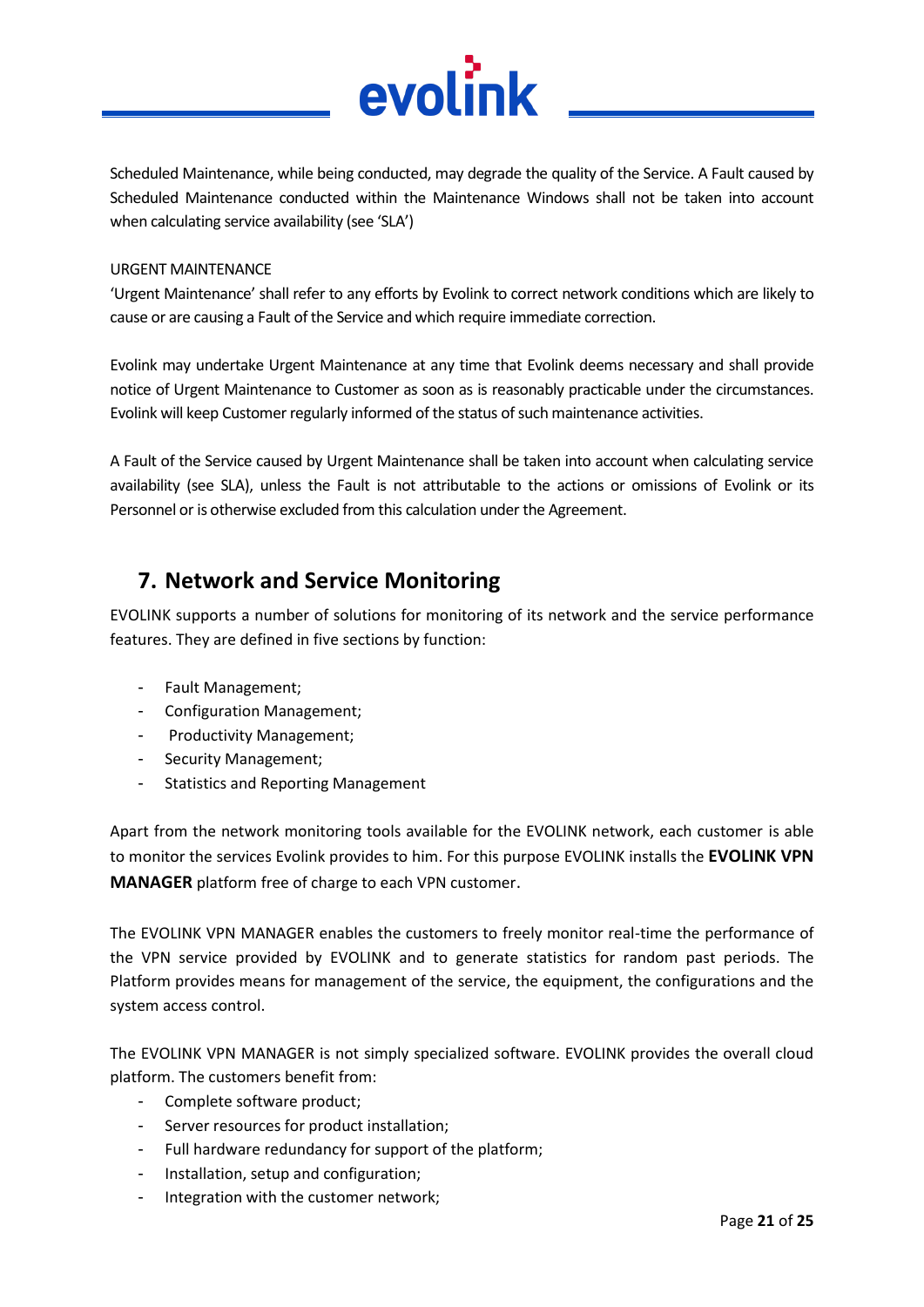

- Basic use training.

The EVOLINK VPN MANAGER platform consists of the following six<sup>1</sup> basic modules:

**Figure 3**

# **EVOLINK VPN MANAGER**



 $\overline{\phantom{a}}$  $1$  The full set or part of the modules could be activated depending on the specific technical solution.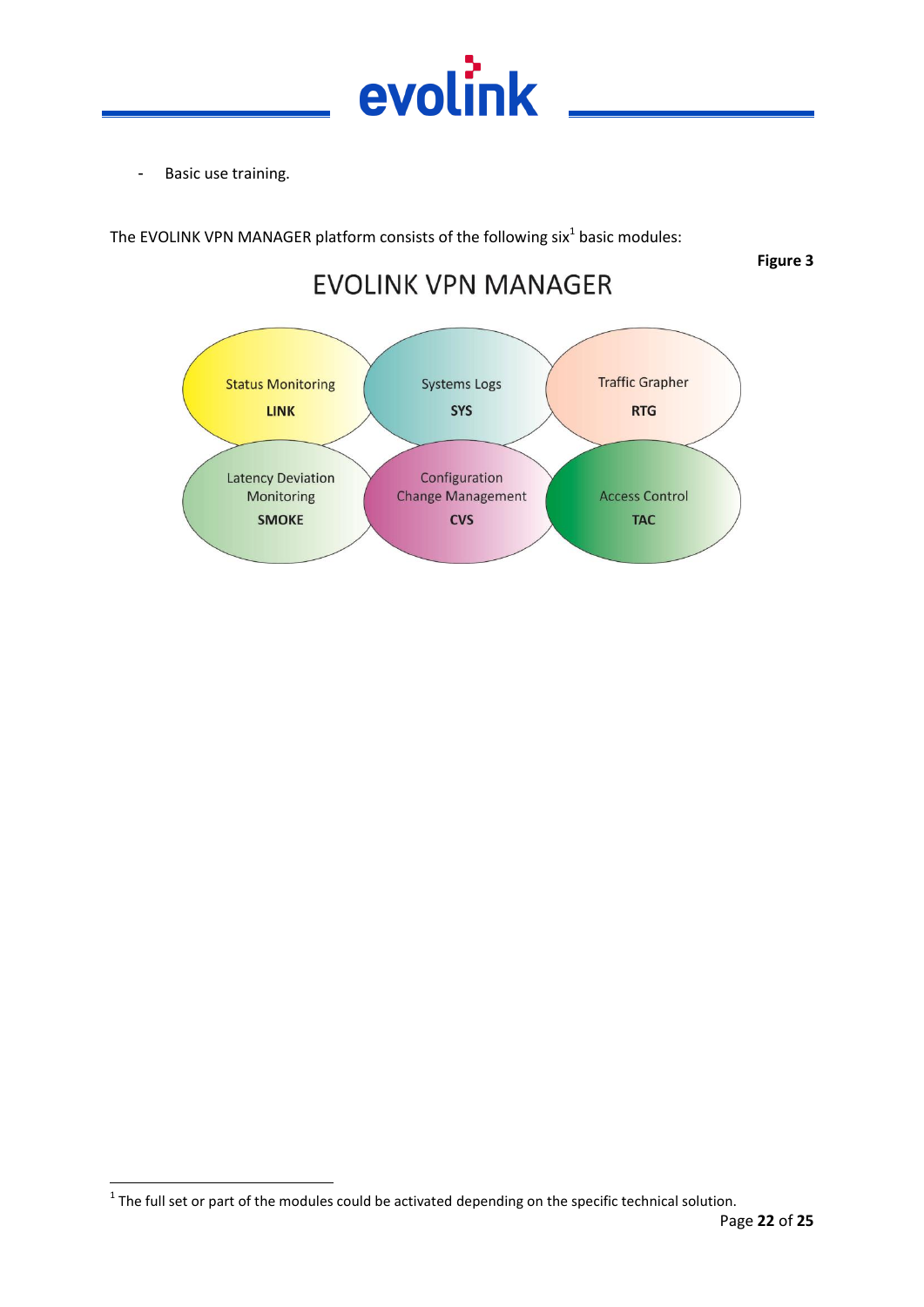# evolink

#### **Figure 4**



**Status Monitoring (LINK)** – is a module to monitor the availability of connectivity to a specified list of IP devices. Supports notification via e-mail and SMS, and displays the status in tabular and graphical form.

**System Logs (SYS)** – is a module for collecting all system data generated by the devices and storing it in a database. Various reports and tracking of events are made possible via a web interface. Alarms via e-mail and SMS messages upon occurrence of predefined events are available.

**Traffic Grapher (RTG)** - is module for monitoring and measuring the traffic load on all network links, VPN and Internet ports in the customer network. It stores the data in RRD databases and illustrates them in detail using PNG images. It allows the user to see traffic load on a network over time in graphical form.

**Latency Deviation Monitoring (SMOKE)** – is a module for tracking packet loss, latency and jitter according to configured predefined destinations. Shows statistics over a different time periods in PNG images.

**Configuration Change Management (CVS)** – is a module to track configuration changes in the network equipment. It stores the changes and the original configurations in different formats.

**Access Control (TAC)** – is a web module for defining and assigning privileges and access rights for network users/administrators by using the AAA (Authentication Accounting Authorization) Cisco model.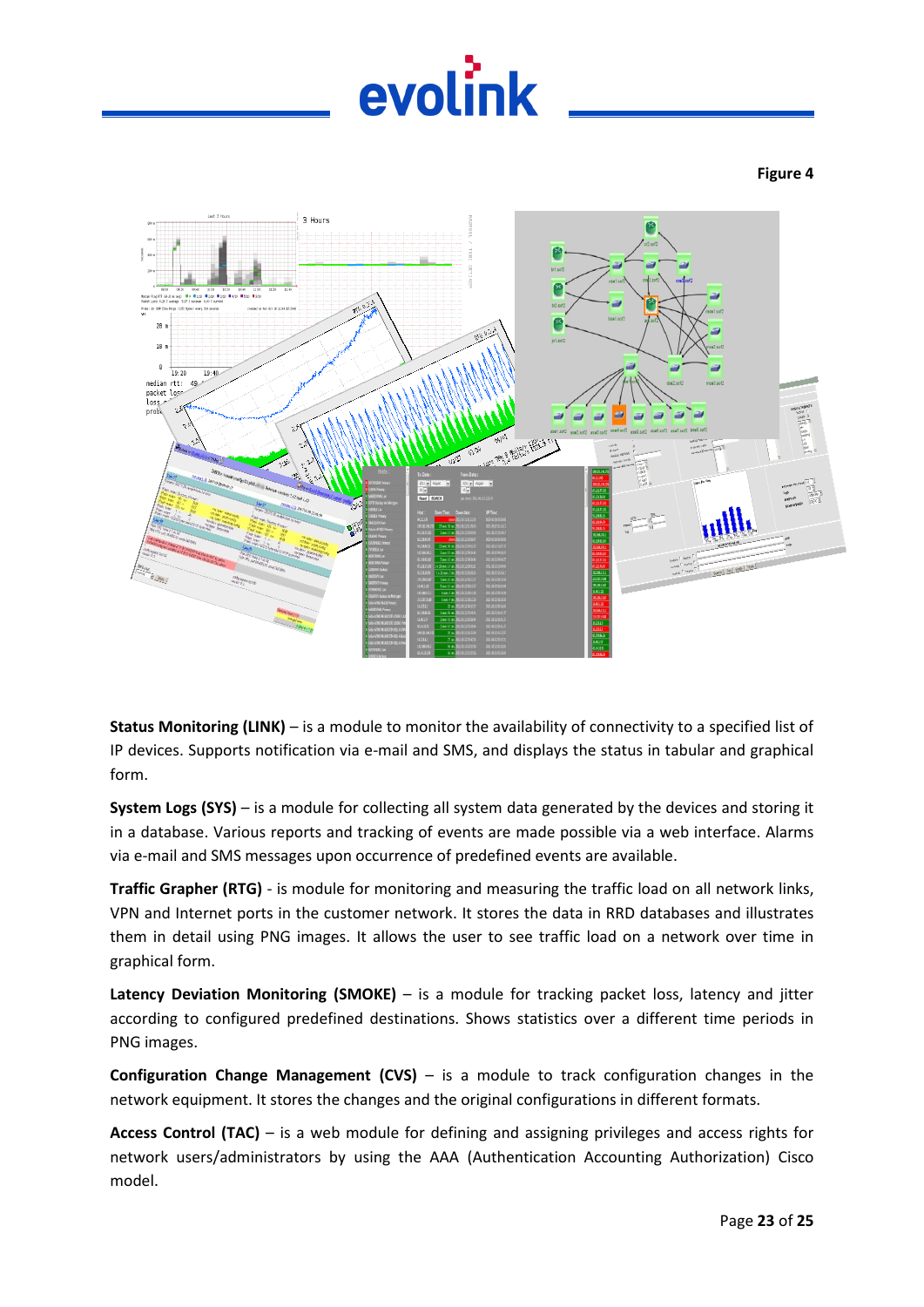

# <span id="page-23-0"></span>**8. Reporting**

Evolink can provide the following types of reporting to its customers:

#### Trouble Ticket reporting

Evolink TT System generates reports on a given period of time. These reports cover:

| Item                        | <b>Description</b>                                              |
|-----------------------------|-----------------------------------------------------------------|
| <b>TT ID</b>                | the TT number assigned for a specific incident                  |
| <b>Customer</b>             | Customer name                                                   |
| Incident description        | Incident type                                                   |
| <b>Start time</b>           | Time of automatic alarm or customer complaint                   |
| <b>End time</b>             | Time of closing of TT                                           |
| Fault                       | Indicating the responsible side                                 |
| <b>Short Description</b>    | Description of the incident                                     |
| <b>Created</b>              | Time of TT registration                                         |
| <b>Downtime</b>             | Shows the exact amount of time of the service outage            |
| <b>Detailed Description</b> | Description of the troubleshooting and reasons for the incident |

A monthly report from the TT System is generated for each customer for use by the Billing Department and Quality Control Department at Evolink.

#### SLA Key Parameters reporting

The monitoring tools at Evolink allow the customers not only to monitor real time the key parameters of the SLA available for their services but also to generate reporting. These reports cover:

| <b>Item</b>     | <b>Description</b>                                                                |
|-----------------|-----------------------------------------------------------------------------------|
| ID              | Customer Site ID                                                                  |
| Latency (ms)    | Shows average monthly Latency in milliseconds for the relevant<br>customer site   |
| Packet Loss (%) | Shows average monthly Packet Loss in percentage for the relevant<br>customer site |